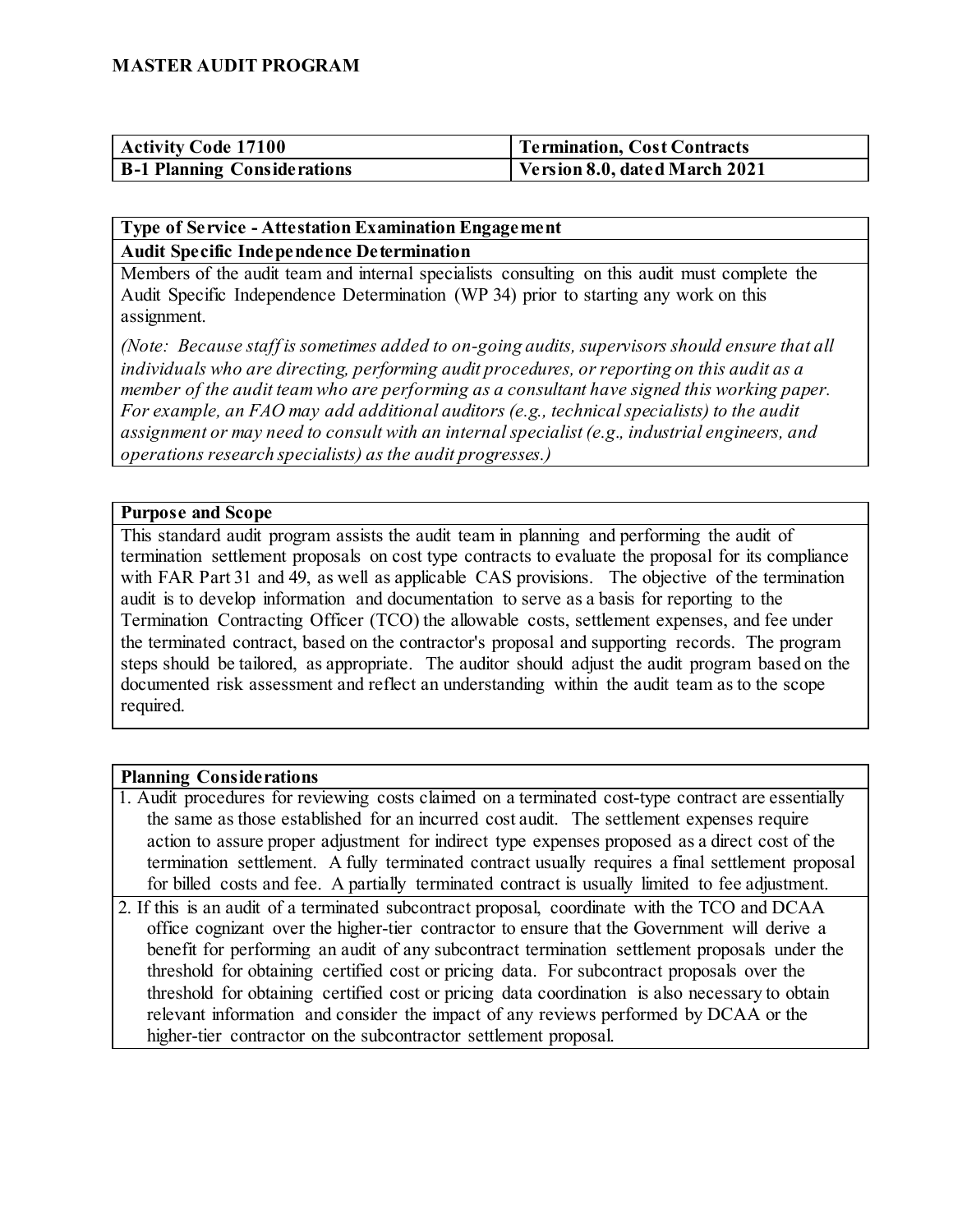#### **Planning Considerations**

- 3. If this is an audit of a terminated subcontract, determine at the start of the audit whether the subcontractor will have any restrictions or reservations on the release of the audit report to the higher-tier contractor. If so, promptly notify the TCO or appropriate contracting authority to determine whether the settlement proposal audit should be continued. The TCO, working with the higher-tier contractor, may be able to remove the subcontractor's restrictions or reservations. Follow the guidance in CAM 10-210.4 if the audit is completed at the request of the TCO, despite the subcontractor's restrictions or reservations.
- 4. Prior to commencing the audit, review Agency guidance that may impact the audit and adjust the scope and procedures appropriately.

#### **References**

1. DoD CAS Working Group Guidance 77-15

2. CAM Chapter 12 (Auditing Terminated Contracts)

3. FAR Part 49 – Termination of Contracts

4. FAR 31.205-42 – Termination Costs

5. CAM Appendix B, " Specialist Assistance"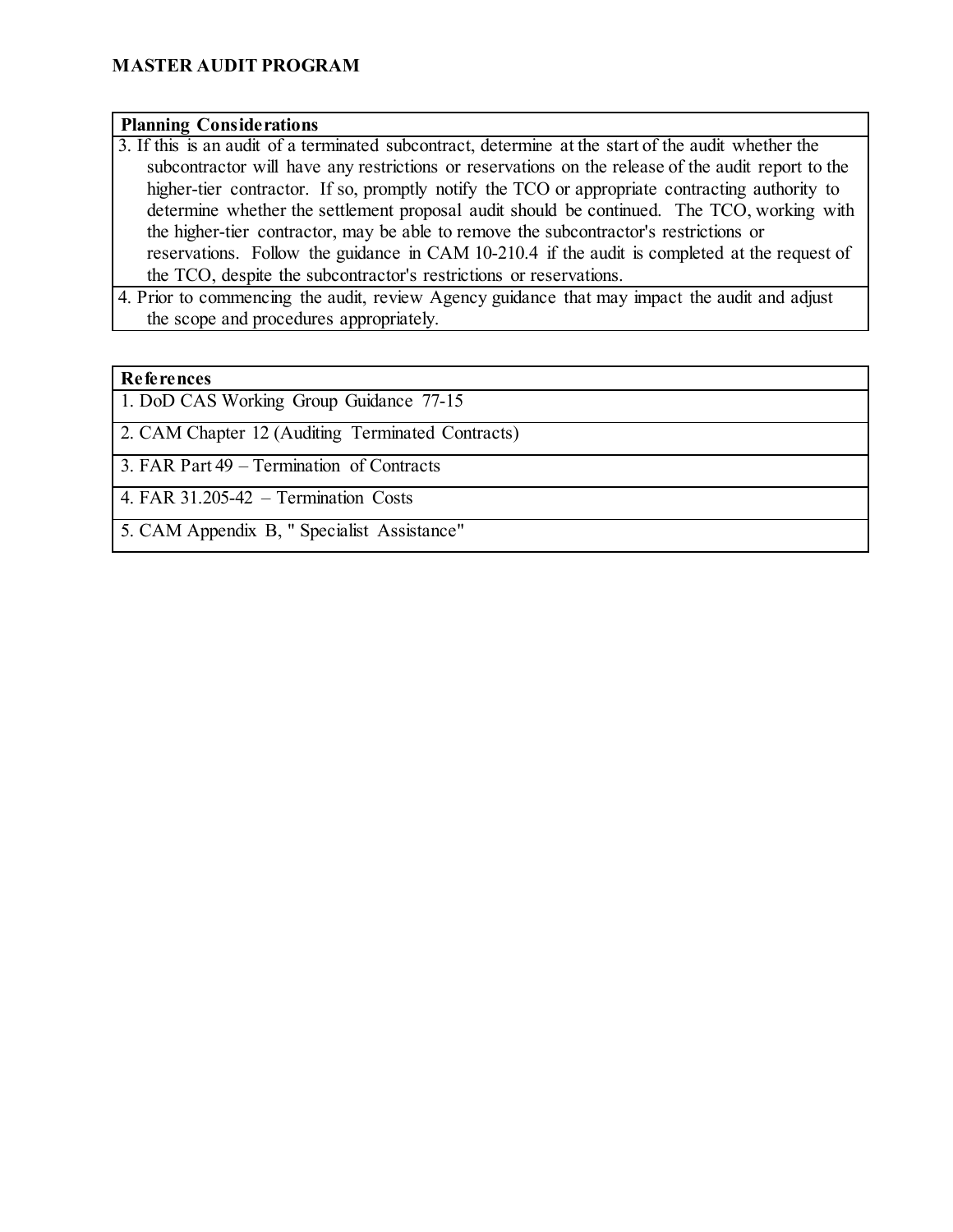| <b>B-1 Preliminary Steps</b>                                                                                                                                                                                                                                                                                                                                                                                                                       | <b>WP</b> Reference |
|----------------------------------------------------------------------------------------------------------------------------------------------------------------------------------------------------------------------------------------------------------------------------------------------------------------------------------------------------------------------------------------------------------------------------------------------------|---------------------|
| Version 8.0, dated March 2021                                                                                                                                                                                                                                                                                                                                                                                                                      |                     |
| 1. Review the audit request for any special requirements. Communicate with<br>the requestor as soon as practical.                                                                                                                                                                                                                                                                                                                                  |                     |
| a. Confirm your understanding of the expectations and discuss any<br>specific concerns.                                                                                                                                                                                                                                                                                                                                                            |                     |
| b. Discuss the requestor's planned termination timeline.                                                                                                                                                                                                                                                                                                                                                                                           |                     |
| c. Request a copy of the termination notice issued to the contractor and<br>determine if they have held the termination conference. If the<br>conference has not yet occurred, request an invitation to attend. If the<br>conference has occurred, request copies of the minutes if available.                                                                                                                                                     |                     |
| d. Discuss any special instructions, prior approvals or agreements with the<br>contractor that may impact the audit.                                                                                                                                                                                                                                                                                                                               |                     |
| e. Discuss whether the requestor has planned or already requested<br>technical evaluations (e.g., Inventory Verification) and/or audits of<br>subcontractor settlement proposals. If requested, determine the scope<br>of the request, the work performed and modify the audit program<br>accordingly.                                                                                                                                             |                     |
| f.<br>If any unsettled indirect costs are material and the audit team is unable<br>to design procedures sufficient to opine on these costs, discuss if the<br>requestor is willing to wait for the applicable indirect rates to be settled<br>or plans to use the authority under FAR 49.303-4 to settle the indirect<br>termination costs. Document their response and adjust the audit scope<br>accordingly.                                     |                     |
| Requests for audit of parts of a proposal, except as provided under FAR<br>49.303-4, should be extremely rare because the termination constitutes<br>the final action to close the contract. Coordinate such requests with the<br>Region/CAD Technical Specialist as needed to recommend expanded<br>audit coverage. Elevate any unresolved differences between the<br>requested services and the audit team's assessed risk to the<br>Region/CAD. |                     |
| Discuss with the TCO whether the audit scope should include steps to<br>g.<br>determine if the fee calculation is per contract terms or if this will result<br>in a duplication of effort with the requestor.                                                                                                                                                                                                                                      |                     |
| 2. Examine the adequacy of the settlement proposal and supporting schedules<br>using the Settlement Proposal (Cost-Reimbursement Type Contracts)<br>Adequacy Tool. Note any areas requiring further consideration and adjust<br>the audit program accordingly.                                                                                                                                                                                     |                     |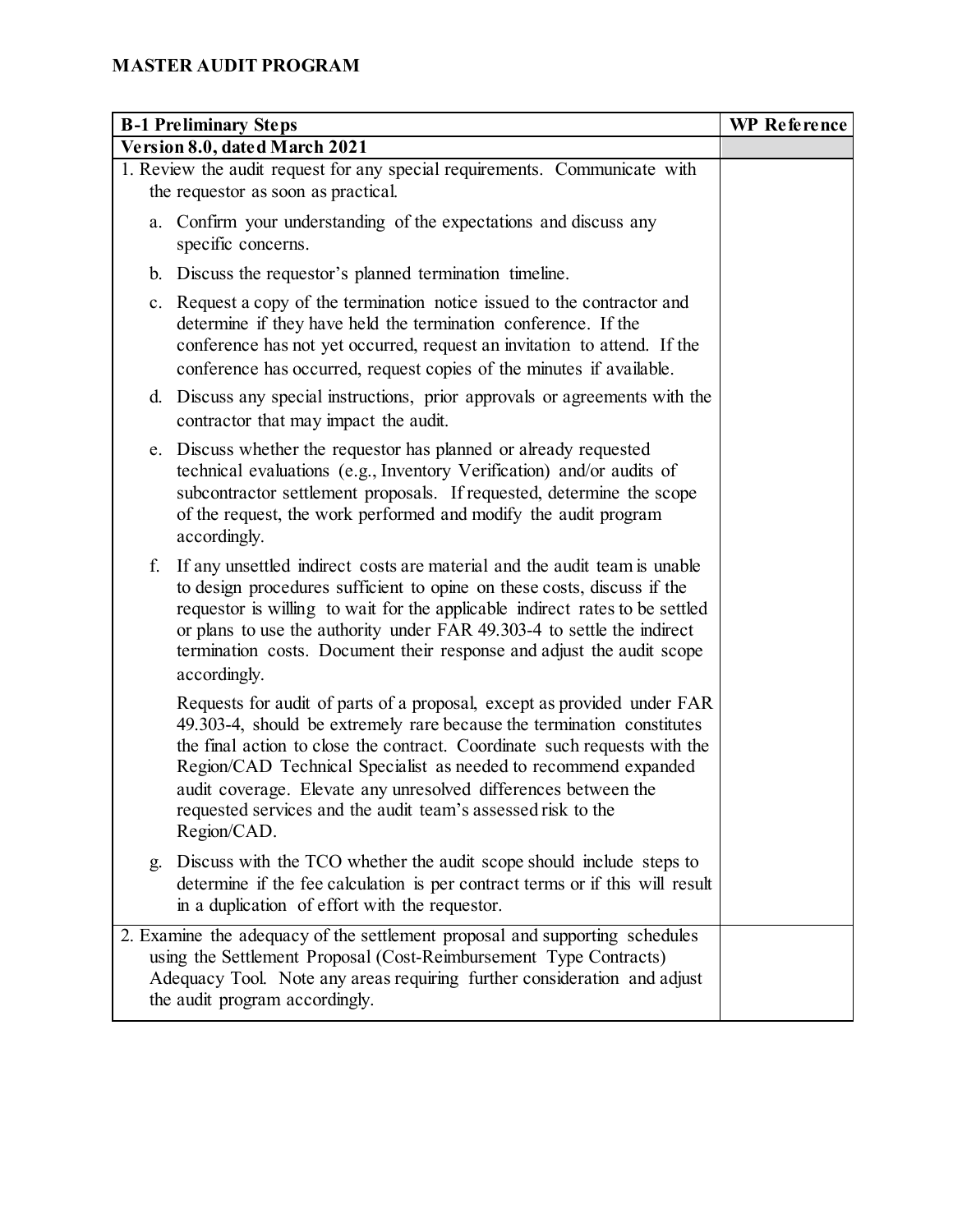| <b>B-1 Preliminary Steps</b>                                                                                                                                                                                                                                                                                                                                          | <b>WP</b> Reference |
|-----------------------------------------------------------------------------------------------------------------------------------------------------------------------------------------------------------------------------------------------------------------------------------------------------------------------------------------------------------------------|---------------------|
| 3. Notify the appropriate contracting officer of the commencement of the risk                                                                                                                                                                                                                                                                                         |                     |
| assessment and that the expected completion date will be provided in the                                                                                                                                                                                                                                                                                              |                     |
| formal acknowledgement letter once the risk assessment is complete. The                                                                                                                                                                                                                                                                                               |                     |
| acknowledgement process should be performed in accordance with the                                                                                                                                                                                                                                                                                                    |                     |
| procedures in CAM 4-104.                                                                                                                                                                                                                                                                                                                                              |                     |
| 4. Coordinate with the contractor and obtain a walkthrough of the termination<br>settlement proposal to gain an understanding of the basis of each cost<br>element of the proposal (or part(s) of the proposal), the related supporting<br>documentation, and the relevant policies/procedures and processes related<br>to significant cost elements. Invite the TCO. |                     |
| As part of this walkthrough, request the contractor to identify:                                                                                                                                                                                                                                                                                                      |                     |
| a. If the cutoff is in accordance with the termination notice or promptly<br>upon receipt. For items not terminated in a timely manner, obtain an<br>understanding of the basis.                                                                                                                                                                                      |                     |
| b. If the termination notice was issued to all subcontractors in a timely<br>manner. If not, obtain and document the contractor's explanation for<br>not providing timely notification.                                                                                                                                                                               |                     |
| c. If the termination settlement proposal contains costs already covered by<br>an equitable adjustment proposal or claim (CAM 12-103). If so, have<br>the contractor identify these costs and request a copy of the equitable<br>adjustment proposal.                                                                                                                 |                     |
| 5. During the entrance conference, or other appropriate meeting, make specific                                                                                                                                                                                                                                                                                        |                     |
| inquiries of contractor management and other appropriate parties regarding                                                                                                                                                                                                                                                                                            |                     |
| the following:                                                                                                                                                                                                                                                                                                                                                        |                     |
| Their knowledge of any actual, suspected, or alleged fraud or<br>a.<br>noncompliance with laws and regulations affecting the period of time<br>corresponding to the subject matter under audit.<br>$(AT-C 205.32)$                                                                                                                                                    |                     |
| Whether any investigations or legal proceedings, that are significant to<br>b.<br>the engagement objectives, have been initiated or are in process with<br>respect to the period of time corresponding to the subject matter.<br>(GAGAS 7.14)                                                                                                                         |                     |
| c. The existence of other audits and studies (performed by other than<br>DCAA) that relate to the subject matter under audit. If yes, have the<br>contractor explain the audits and studies performed, any related<br>findings or recommendations, and any contractor corrective actions<br>taken. (GAGAS 7.13)                                                       |                     |
| Note: Specifically document in the working papers; the inquiries and the<br>corresponding responses as well as how the responses affect the<br>performance of the engagement.                                                                                                                                                                                         |                     |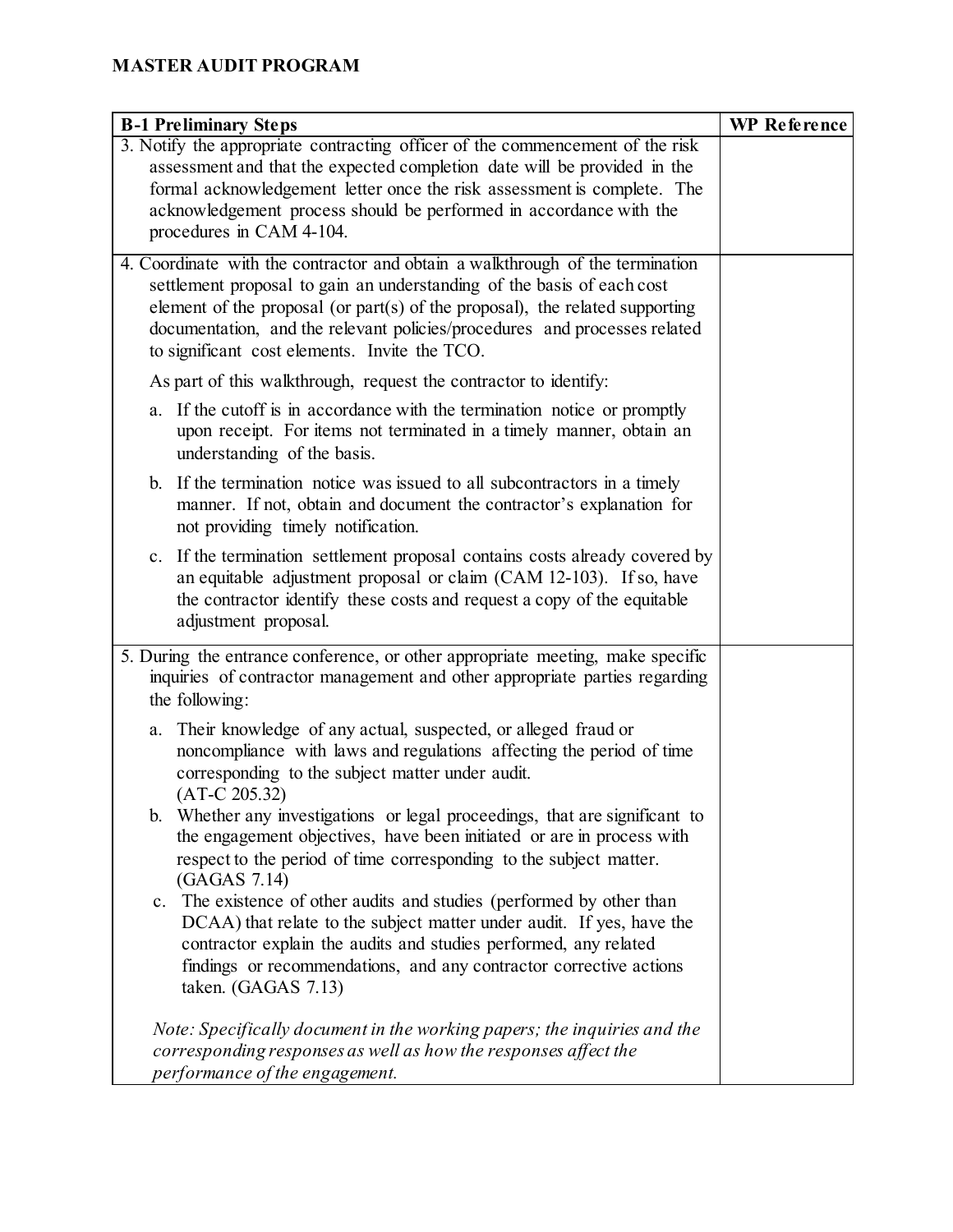| <b>B-1 Preliminary Steps</b>                                                   | <b>WP</b> Reference |
|--------------------------------------------------------------------------------|---------------------|
| 6. Obtain the contractor-prepared contract brief. If the contractor has not    |                     |
| adequately briefed the contract, brief the contract for any                    |                     |
| special/significant contract terms or provisions that impact the               |                     |
| reimbursement or allowability of costs incurred (e.g., specified               |                     |
| unallowable costs, cost limitations, funding ceilings, cost sharing clauses,   |                     |
| etc.). Pay particular attention to the termination clause, First Article       |                     |
| Approval clause and other clauses in Section H included in the contract.       |                     |
| Document the impact, if any, on the audit scope from items discovered          |                     |
| from the contract brief.                                                       |                     |
| 7. Review permanent files, CAS disclosure statement (if applicable),           |                     |
| contractor policies and procedures for the year(s) under audit, and any        |                     |
| prior related audits (e.g., business system deficiency reports, CAS audits,    |                     |
| DCMA purchasing system review, etc.) to identify potential audit leads or      |                     |
| inconsistent treatment of similar costs to be considered in establishing the   |                     |
| audit scope.                                                                   |                     |
| 8. Review the permanent file to determine if previous audits included findings |                     |
| and recommendations related to the subject matter under audit. If there        |                     |
| were findings material to the subject matter, document this information in     |                     |
| the risk assessment and perform the following procedures:                      |                     |
| a. Ask contractor management if corrective actions were taken to address       |                     |
| findings and recommendations reported in previous DCAA audits (e.g.,           |                     |
| questioned costs, business system deficiencies, CAS audits) that are           |                     |
| relevant to the subject matter of audit. If yes, have contractor explain       |                     |
| corrective actions taken and determine if additional audit procedures          |                     |
| should be included in the fieldwork to test the corrective actions.            |                     |
| (GAGAS 7.13)                                                                   |                     |
| b. Document the results of the inquiry and the impact of the corrective        |                     |
| actions to the subject matter under audit.                                     |                     |
|                                                                                |                     |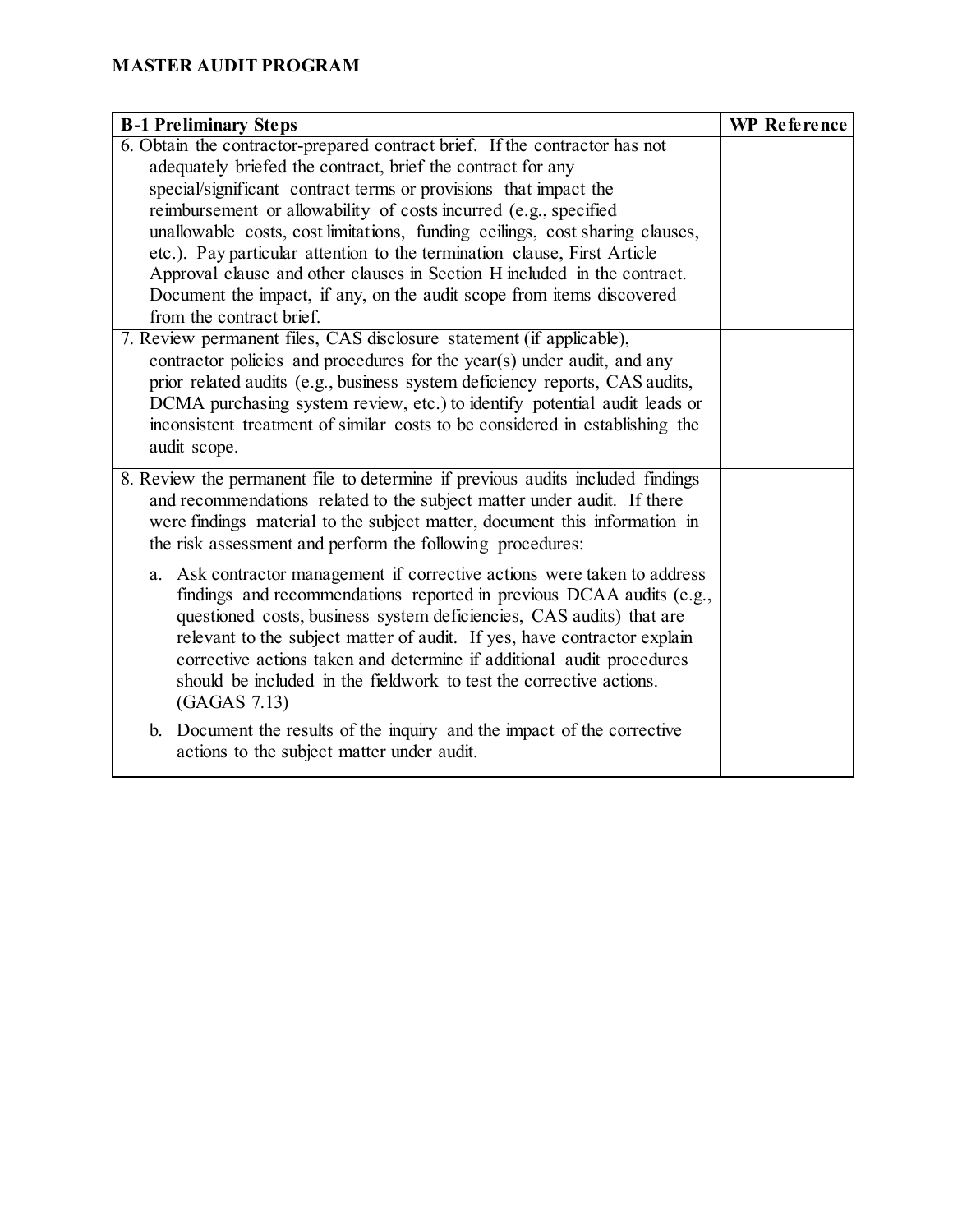| <b>B-1 Preliminary Steps</b>                                                                                                                                                                                                                                                                                                  | <b>WP</b> Reference |
|-------------------------------------------------------------------------------------------------------------------------------------------------------------------------------------------------------------------------------------------------------------------------------------------------------------------------------|---------------------|
| 9. Review the permanent file to determine if the contractor has previously<br>provided other studies or audits (e.g., summary listing of internal audits or<br>external audit reports) that directly relate to the subject matter under audit.                                                                                |                     |
| If there are no other studies or audits, document that information and<br>perform the procedures below.                                                                                                                                                                                                                       |                     |
| a. Ask contractor management if internal audits were performed. If yes,<br>request contractor provide a summary listing of the internal audits that<br>would assist us in understanding and evaluating the efficacy of the<br>internal controls relevant to the subject matter of the audit.                                  |                     |
| b. If the review of the perm file or the contractor identifies relevant<br>internal audits:                                                                                                                                                                                                                                   |                     |
| Determine if access to these reports is necessary to complete the<br>evaluation of the relevant internal controls to support the risk<br>assessment or audit procedures related to the subject matter of the<br>audit. There must be a nexus between the internal audit reports and<br>the scope of this specific assignment. |                     |
| Document the results of the determination in writing.<br>٠                                                                                                                                                                                                                                                                    |                     |
| If assignment is at a major contractor location, coordinate with the<br>$\bullet$<br>FAO point of contact (POC) for internal audit reports to request the<br>contractor provide access to the reports.                                                                                                                        |                     |
| If assignment is at a non-major contractor and the FAO does not<br>$\bullet$<br>have a designated POC, request the contractor provide access to the<br>internal audit reports.                                                                                                                                                |                     |
| The request, issued by the FAO POC or auditor, should include<br>٠<br>information on how the internal audit report is relevant to the<br>DCAA audit. Place a copy of the request in the assignment<br>administrative work papers.                                                                                             |                     |
| If the review of the perm file or the contractor identifies relevant other<br>audits or studies:                                                                                                                                                                                                                              |                     |
| Obtain publicly available information for the relevant other<br>Government agency audits (e.g., websites for DoD IG or other IGs,<br>service audit agencies, etc.).                                                                                                                                                           |                     |
| Make appropriate adjustments to your risk assessment and planned<br>$\bullet$<br>procedures based on the reported findings.                                                                                                                                                                                                   |                     |
| d. Document the results of the inquiries including the response received<br>from the contractor for any request for access to internal audit reports.<br>(If access was not granted this should include the contractor's rationale<br>or justification for not granting access).                                              |                     |
| Determine if additional audit procedures are needed to respond to any<br>e.<br>identified risk.                                                                                                                                                                                                                               |                     |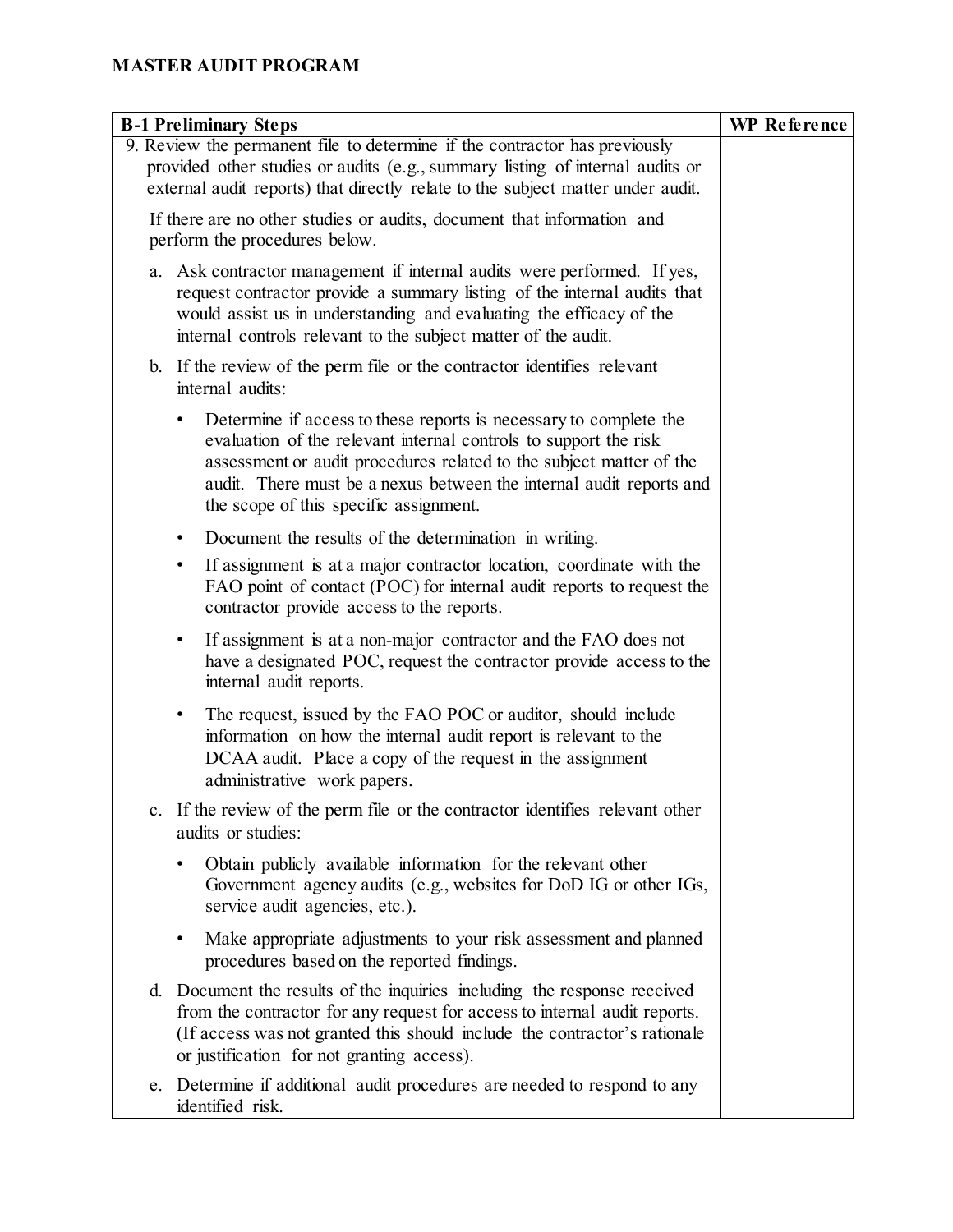| <b>B-1 Preliminary Steps</b>                                                                                                | <b>WP</b> Reference |
|-----------------------------------------------------------------------------------------------------------------------------|---------------------|
| 10. Determine the extent to which the termination settlement proposal includes                                              |                     |
| costs previously audited. Consider the impact on the audit scope and                                                        |                     |
| document the reliance on any specific audit work previously performed.                                                      |                     |
| 11. Review SF 1439 Schedule of Accounting Information and determine if                                                      |                     |
| accounting practices applied to the proposal deviate from disclosed or                                                      |                     |
| established accounting procedures. Discuss deviations, if any, with the                                                     |                     |
| contractor and consider the impact on the audit scope.                                                                      |                     |
| 12. Obtain and document an understanding of the contractor's settlement                                                     |                     |
| proposal and its processes for developing the proposal (or part(s) of the                                                   |                     |
| proposal) using the framework of WP B-2.                                                                                    |                     |
| Obtain and document an understanding of the underlying processes                                                            |                     |
| related to the specific cost areas (e.g., the basis of the costs and from                                                   |                     |
| where the numbers/amounts are derived) that we selected for detailed                                                        |                     |
| testing based on materiality.                                                                                               |                     |
| Document assessment of control risk.<br>٠                                                                                   |                     |
| Document the reliance that can be placed on computerized data.<br>٠                                                         |                     |
| A major portion of this understanding may be obtained during the                                                            |                     |
| initial walkthrough of the contractor's proposal and subsequent                                                             |                     |
| walkthrough of specific processes as needed.                                                                                |                     |
| 13. If applicable and final indirect cost rates are not available, perform                                                  |                     |
| analytical procedures (comparative analysis and trend analysis) for indirect                                                |                     |
| costs. Adjust the audit scope based on the determined risk from the                                                         |                     |
| analysis performed.                                                                                                         |                     |
| 14. Evaluate adjusting journal entries and exception reports made just prior to                                             |                     |
| effective date of termination and those subsequent thereto with a                                                           |                     |
| retroactive effect. Identify adjustments requiring further examination and                                                  |                     |
| explanation (e.g., reclassification of post-termination costs/settlement                                                    |                     |
| expenses (non-fee bearing) to performance costs (fee bearing)). Seek                                                        |                     |
| explanations and add steps to the applicable working paper section to<br>address adjustments requiring further examination. |                     |
|                                                                                                                             |                     |
| 15. Review contractor and/or Government correspondence files pertaining to                                                  |                     |
| the terminated contract/purchase order and make excerpts of pertinent<br>information.                                       |                     |
|                                                                                                                             |                     |
| 16. Determine if the award includes FAR clause 52.215-23, Limitations on                                                    |                     |
| Pass-Through Charges (or Alternate I). If applicable, modify WP E-01 to                                                     |                     |
| add steps to evaluate the contractor's compliance with FAR 52.215-23 (or                                                    |                     |
| 52.215-23 Alternate I).                                                                                                     |                     |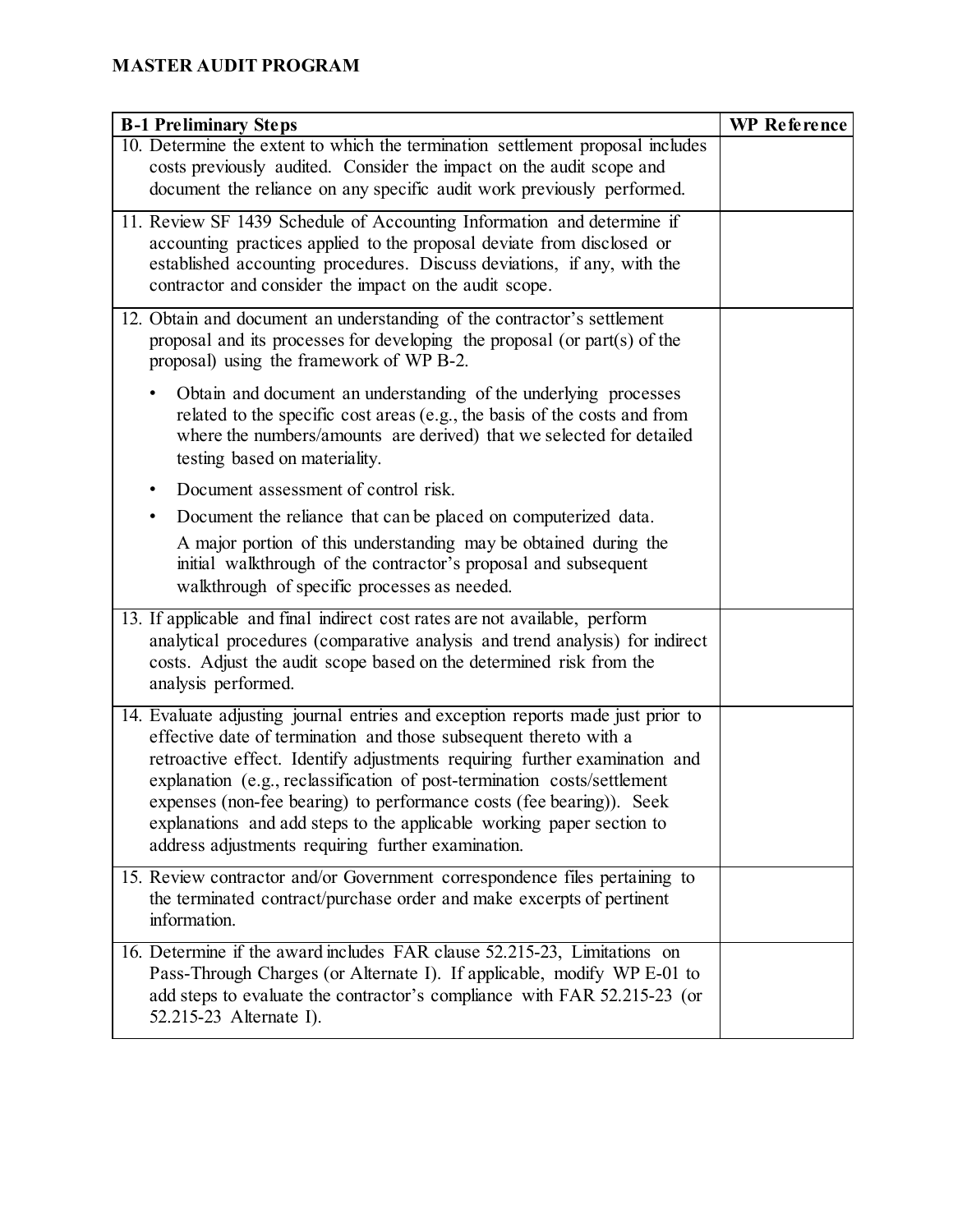| <b>B-1 Preliminary Steps</b>                                                                                                                                                                                                                                                                                                                                          | <b>WP</b> Reference |
|-----------------------------------------------------------------------------------------------------------------------------------------------------------------------------------------------------------------------------------------------------------------------------------------------------------------------------------------------------------------------|---------------------|
| 17. Determine the extent to which the proposal includes inter-organizational or<br>affiliated company charges. Perform an initial assessment of significance                                                                                                                                                                                                          |                     |
| to identify and request necessary assist audits (WP B-3).                                                                                                                                                                                                                                                                                                             |                     |
| Note: Question excess charges resulting from pricing inter-organizational                                                                                                                                                                                                                                                                                             |                     |
| transactions inconsistently with the provisions of FAR 31.205-26.                                                                                                                                                                                                                                                                                                     |                     |
| 18. Determine whether assistance is needed to evaluate subcontractor costs<br>contained in the proposal. Determine whether the TCO has requested an<br>audit of the subcontractor. If not, coordinate with the TCO to request any<br>necessary audits.                                                                                                                |                     |
| 19. Assess the need for technical assistance based on the understanding of the<br>basis of estimate, supporting documentation available and planned detailed<br>audit steps. Document the assessment and prepare a detailed request for<br>specialist assistance if required.                                                                                         |                     |
| 20. Based on the team's understanding of the criteria, subject matter, and the<br>contractor and its environment, hold a planning meeting with the audit<br>team (at a minimum, Supervisor, Technical Specialist and Auditor) to<br>discuss and identify potential material noncompliances, whether due to<br>error or fraud, that could affect the subject matter.   |                     |
| The discussion should include:                                                                                                                                                                                                                                                                                                                                        |                     |
| relevant prior audit experience (e.g., questioned cost, relevant reported<br>٠<br>estimating or accounting system deficiencies),                                                                                                                                                                                                                                      |                     |
| relevant aspects of the contractor and its environment<br>٠                                                                                                                                                                                                                                                                                                           |                     |
| risk of material noncompliance due to fraud (e.g., financial incentives,<br>٠<br>pressures to meet budgetary and contractual commitments, and<br>opportunities to commit and conceal fraud). Consider the fraud risk<br>factors and scenarios presented in the DoD OIG's webpage: Fraud<br>Detection Resources for Auditors. Copy link and paste into web<br>browser, |                     |
| other known factors, that increase the risk of material noncompliance<br>٠<br>with laws and regulations, and                                                                                                                                                                                                                                                          |                     |
| the audit team's understanding of relevant key internal controls.<br>٠<br>Document the factors identified that increase the risk of material<br>noncompliance due to error or fraud that could affect the subject matter,<br>and design audit procedures to respond to the increased risk of material<br>noncompliance.                                               |                     |
| Communication among audit team members should continue as needed<br>throughout the audit regarding the risk of material misstatement and<br>noncompliance due to error or fraud.                                                                                                                                                                                      |                     |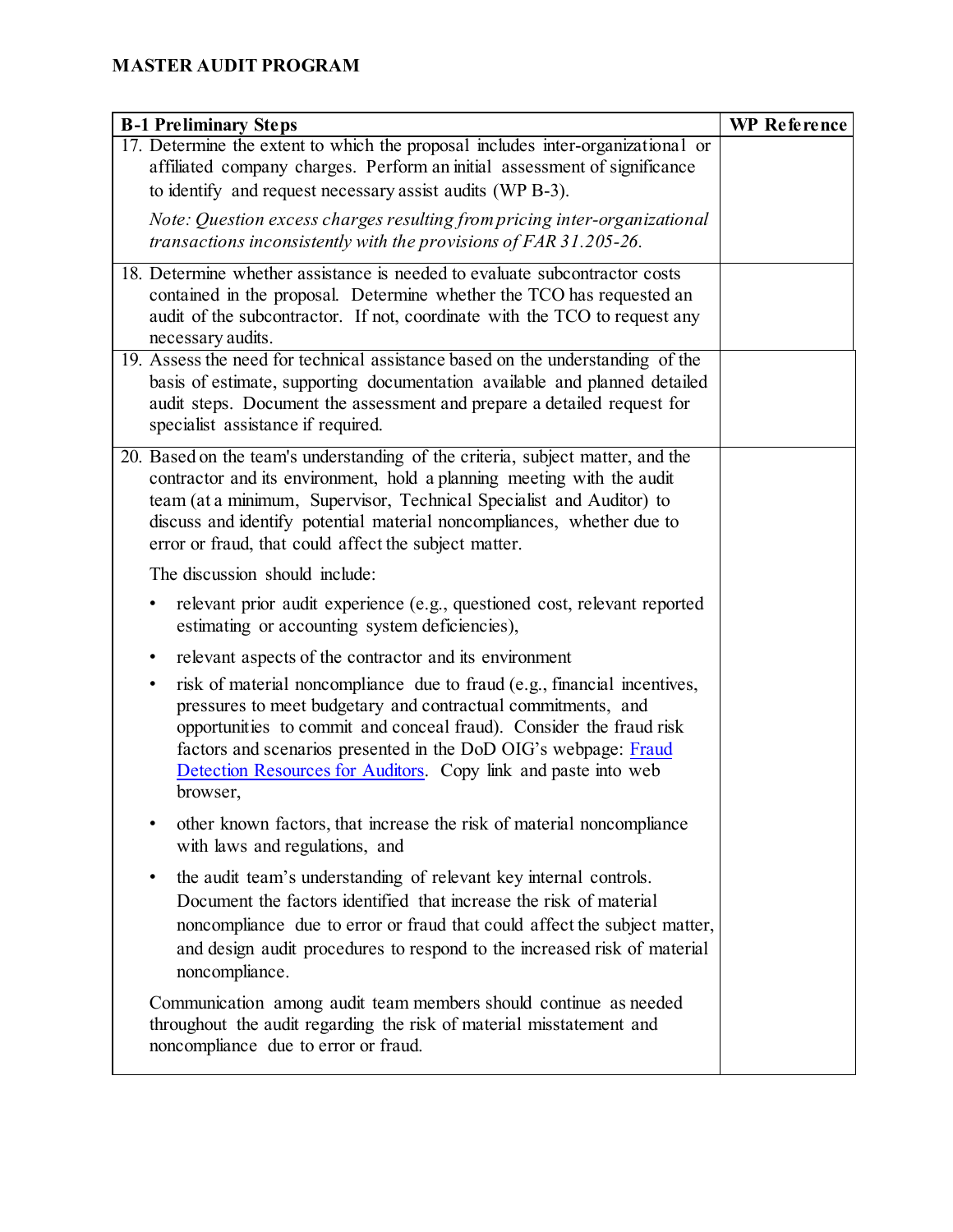| <b>B-1 Preliminary Steps</b>                                                                                                                                                                                                                                                                                                                                                                  | <b>WP Reference</b> |
|-----------------------------------------------------------------------------------------------------------------------------------------------------------------------------------------------------------------------------------------------------------------------------------------------------------------------------------------------------------------------------------------------|---------------------|
| 21. Review and discuss with your supervisor the overall results of the risk<br>assessment and the planned audit scope, including the detailed audit steps.<br>Make any further adjustments to the audit program steps necessary to<br>obtain sufficient evidence to provide a reasonable basis for the conclusion<br>that will be expressed in the audit report. Finalize the milestone plan. |                     |
| 22. Obtain and document supervisory approval of the risk assessment, the<br>planned scope of examination for each audit area documented in WP B and<br>the $-01$ WPs.                                                                                                                                                                                                                         |                     |
| 23. Send a final acknowledgement memorandum to the contracting officer and<br>a notification letter to the contractor to formally notify them of the audit<br>and expected completion date in accordance with CAM 4-104 and CAM<br>4302.3.                                                                                                                                                    |                     |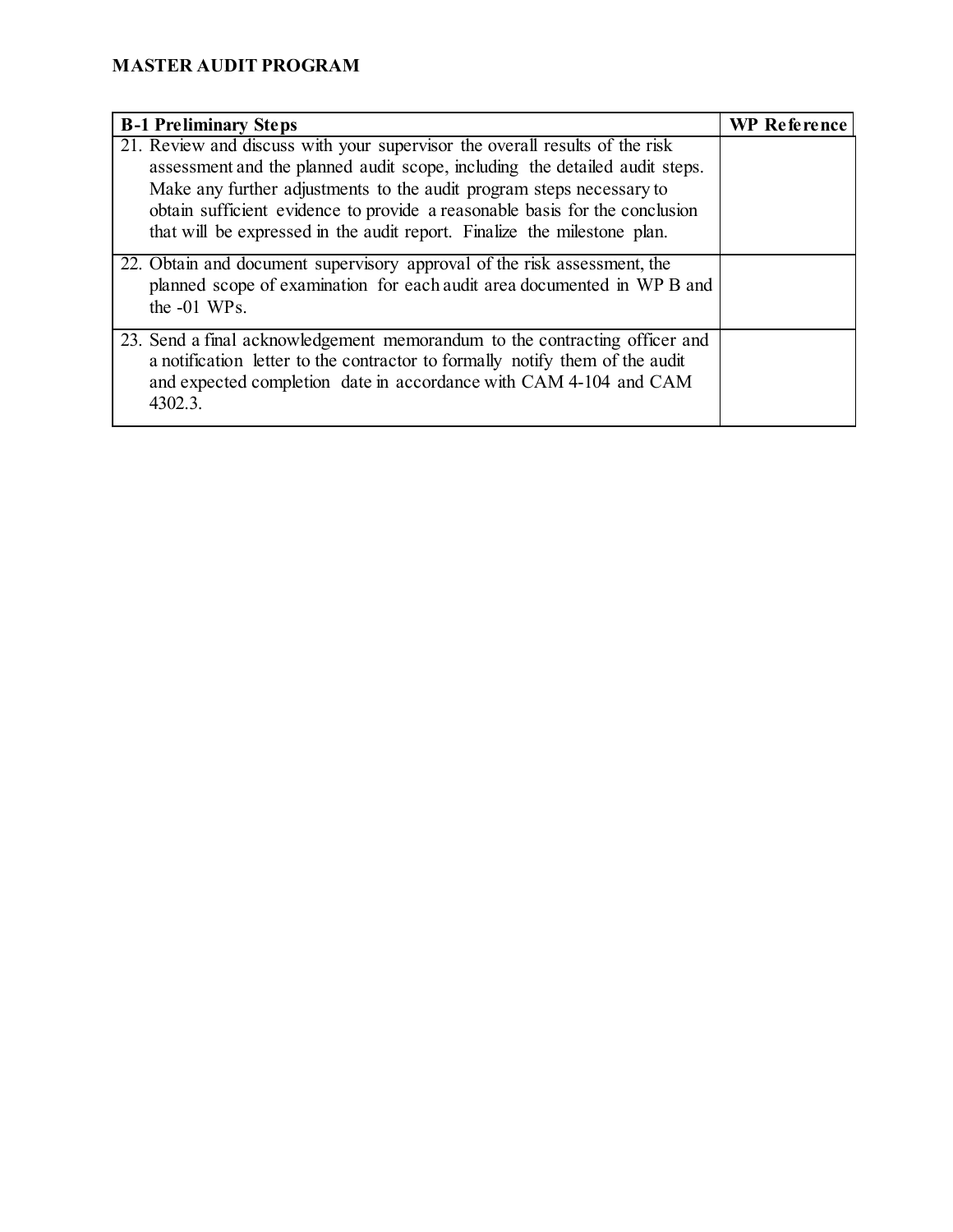| C-1 Direct Material (SF 1437 Line 1)                                                                                                                                                                                                  | <b>WP Reference</b> |
|---------------------------------------------------------------------------------------------------------------------------------------------------------------------------------------------------------------------------------------|---------------------|
| Version 8.0, dated March 2021                                                                                                                                                                                                         |                     |
| 1. Reconcile the costs in the proposal that have previously been audited with<br>the contractor's books and audited costs.                                                                                                            |                     |
| 2. Perform material testing procedures as required, to opine on the material cost.                                                                                                                                                    |                     |
| a. Trace material charges to vendor invoices, purchase orders, and the<br>contractor's books and records.                                                                                                                             |                     |
| b. Perform procedures to test to payment.                                                                                                                                                                                             |                     |
| c. Determine if cash discounts or rebates were deducted from invoice price<br>or otherwise credited to contracts on an equitable basis.                                                                                               |                     |
| d. Determine if material handling charges and similar expenses are<br>excluded from indirect expense allocations if included in material<br>prices. Ensure the material handling is not included on the SF 1437<br>Line 1 and Line 6. |                     |
| e. Determine if materials were required for the contract, purchased at a<br>prudent price, used on the contract, and properly accounted for as to<br>initial charge, transfer in or out, and residual value.                          |                     |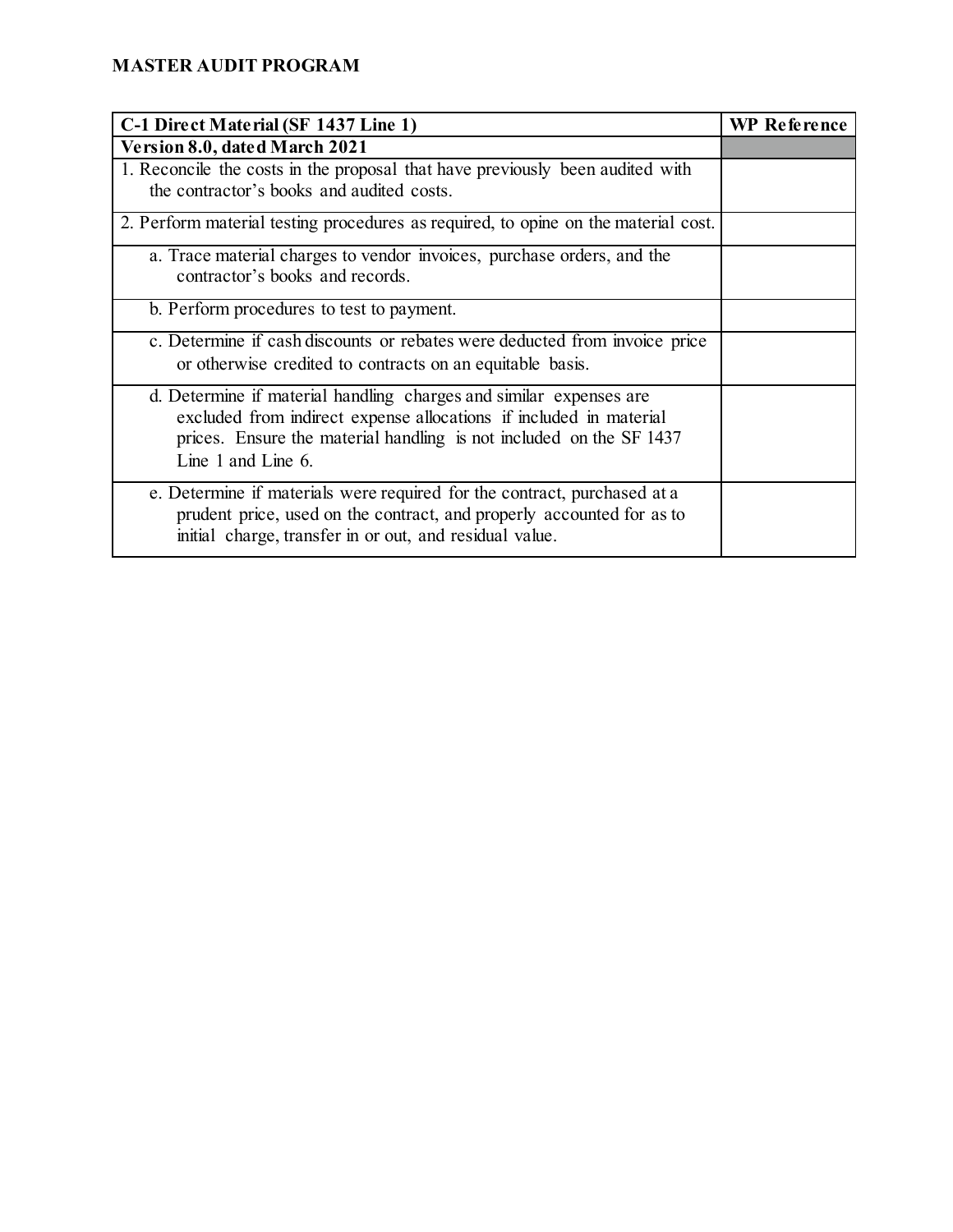| C-1 Direct Material (SF 1437 Line 1)                                                                                                                                                                                                                                                                                                                                                                                                                                                                                                                                                         | <b>WP</b> Reference |
|----------------------------------------------------------------------------------------------------------------------------------------------------------------------------------------------------------------------------------------------------------------------------------------------------------------------------------------------------------------------------------------------------------------------------------------------------------------------------------------------------------------------------------------------------------------------------------------------|---------------------|
| 3. Termination Inventory - Obtain a copy of the Inventory Verification Survey<br>(SF 1423) and Inventory Disposal Report (SF 1424) from the TCO to assist<br>in evaluating the reasonableness and allocability of the assigned<br>termination inventory. Requests to the TCO should be made in accordance<br>with CAM Appendix B-107.                                                                                                                                                                                                                                                        |                     |
| Note: Government technical personnel (external specialists) have primary<br>responsibility for verifying inventory quantities, quality, and physical<br>applicability (FAR $45.602$ ).                                                                                                                                                                                                                                                                                                                                                                                                       |                     |
| If the SF 1423 is not available, perform alternative procedures to verify the<br>accuracy of the proposed inventory. Such procedures may include:                                                                                                                                                                                                                                                                                                                                                                                                                                            |                     |
| If available, obtain the contractor-submitted Inventory Disposal<br>٠<br>Schedule (SF 1428) from the TCO to assist in evaluating the accuracy<br>and reasonableness of the assigned termination inventory. DFARS<br>252.245-7004(b) requires contractors to submit the SF 1428 into the<br>Plant Clearance Automated Reutilization Screening System<br>(PCARRS). The SF 1428 is allowed to contain estimates.<br>Perform substantive testing of inventory items for physical count and<br>$\bullet$<br>allocability to the terminated contract. (SF 1423 Line 6, 16, 18a, 18b,<br>and $19$ ) |                     |
| Determine if any portion of undelivered termination inventory has been<br>$\bullet$<br>lost or so damaged as to become undeliverable (normal spoilage is<br>expected, as is inventory for which the Government has expressly<br>assumed the risk of loss). Question the costs if the contractor cannot<br>account for the undelivered termination inventory. (SF 1423 Line 6 and<br>12)                                                                                                                                                                                                      |                     |
| If procedures cannot be performed to obtain sufficient appropriate evidence<br>related to the termination inventory, consider the materiality and determine<br>if reporting a scope limitation is necessary.                                                                                                                                                                                                                                                                                                                                                                                 |                     |
| 4. Inventory Items Generally Unallowable - Review composition of<br>termination inventory to determine existence and allowability of the<br>following items:                                                                                                                                                                                                                                                                                                                                                                                                                                 |                     |
| a. Common items. Material that can be diverted to other work without loss<br>to the contractor should be identified and questioned. (CAM 12304.5)<br>and SF 1423 Line 16)                                                                                                                                                                                                                                                                                                                                                                                                                    |                     |
| b. Material acquired prior to date of contract. This item is ordinarily not<br>allowable except under certain circumstances. Ascertain reasons for<br>including in inventory and determine its validity. (CAM 12-304.3)                                                                                                                                                                                                                                                                                                                                                                      |                     |
| c. Material acquired or produced in unreasonable anticipation of delivery<br>schedule requirements. (CAM 12-304.4 and SF 1423 Line 18a)                                                                                                                                                                                                                                                                                                                                                                                                                                                      |                     |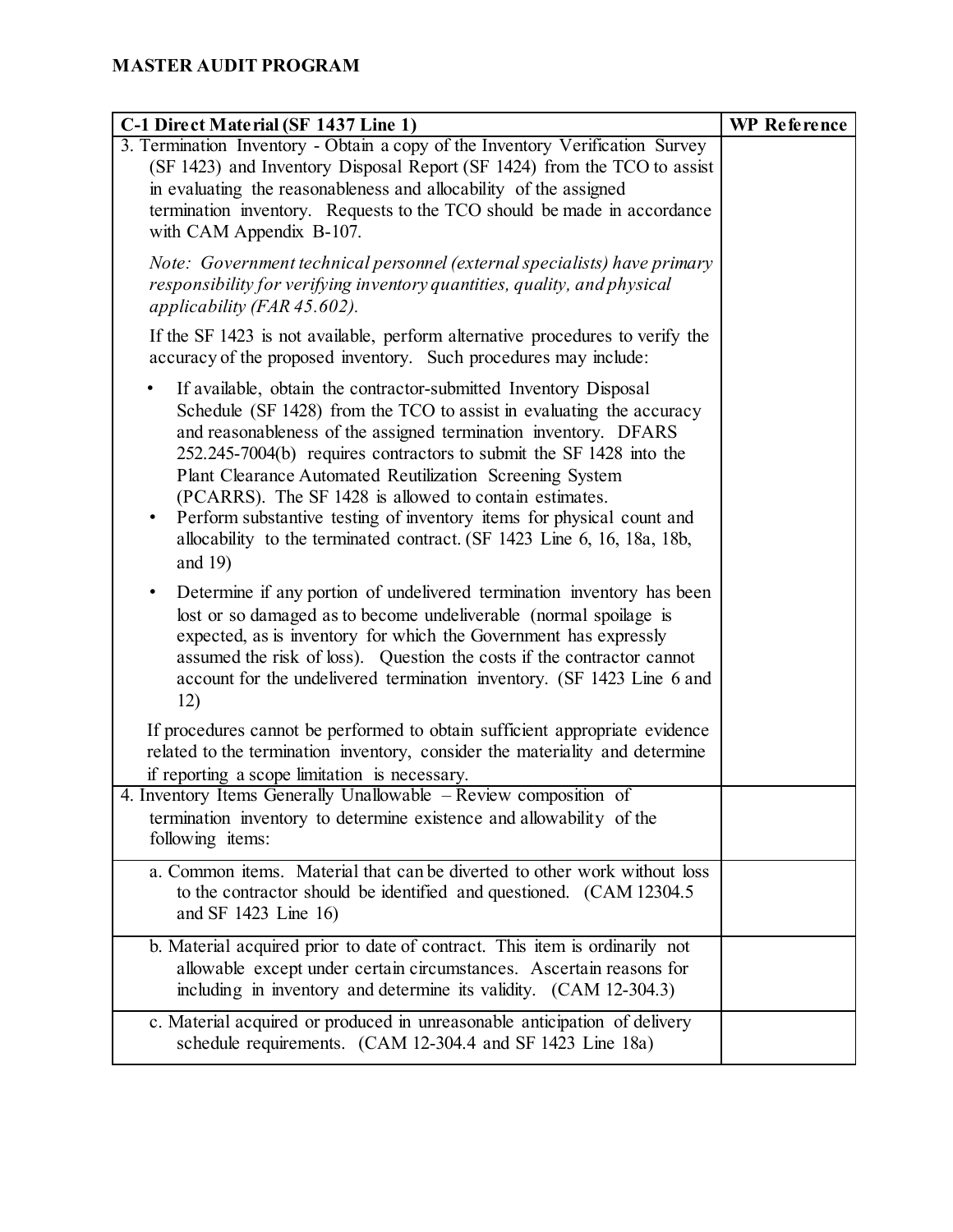| C-1 Direct Material (SF 1437 Line 1)                                                                                                                                                                                                                                                                                                                                                                                                                                                                                                                                                                                                                                                                                                                                     | <b>WP</b> Reference |
|--------------------------------------------------------------------------------------------------------------------------------------------------------------------------------------------------------------------------------------------------------------------------------------------------------------------------------------------------------------------------------------------------------------------------------------------------------------------------------------------------------------------------------------------------------------------------------------------------------------------------------------------------------------------------------------------------------------------------------------------------------------------------|---------------------|
| d. Material items that could be used on other work or returned to suppliers.<br>Identify and question the cost less supplier's restocking charge,<br>transportation, and handling charges (CAM 12-304.8 and SF 1423 Line<br>14).                                                                                                                                                                                                                                                                                                                                                                                                                                                                                                                                         |                     |
| e. Material received subsequent to termination. Examine receiving reports<br>and question any substantial shipments by suppliers after notice of<br>effective date of termination. (SF 1423 Line 17)                                                                                                                                                                                                                                                                                                                                                                                                                                                                                                                                                                     |                     |
| f. If included in the contract, review the first article approval clause (FAR<br>52.209-3 or FAR 52.209-4) to determine if it allows the Contracting<br>Officer, by written authorization, to authorize the Contractor to acquire<br>specific materials or components or to commence production to the<br>extent essential to meet the delivery schedules (specifically Alternate<br>II). Until first article approval is granted, only costs for the first article<br>and costs incurred under this authorization are allocable to this contract.<br>If Government approval of the first article was not obtained, question<br>production costs of items other than the first article or authorized in<br>writing by the Contracting Officer. (SF 1423 Line 18a and 19) |                     |
| g. Evaluate the contractor's rationale for costs incurred after termination<br>date.<br>Generally, only costs associated with termination activities are<br>allowable after the effective date of the termination. $FAR 31.205-42(b)$<br>allows the contractor to recover post-termination costs (assuming costs<br>meet other allowability criteria) if the costs cannot reasonably be<br>discontinued immediately after notice of termination.                                                                                                                                                                                                                                                                                                                         |                     |
| 5. Verify that any questioned direct material costs also considers directly<br>associated costs that should be excluded/questioned (FAR 31.201-6(a)).                                                                                                                                                                                                                                                                                                                                                                                                                                                                                                                                                                                                                    |                     |
| 6. Summarize the results including the conclusions, basis of proposed cost, and<br>audit evaluation.                                                                                                                                                                                                                                                                                                                                                                                                                                                                                                                                                                                                                                                                     |                     |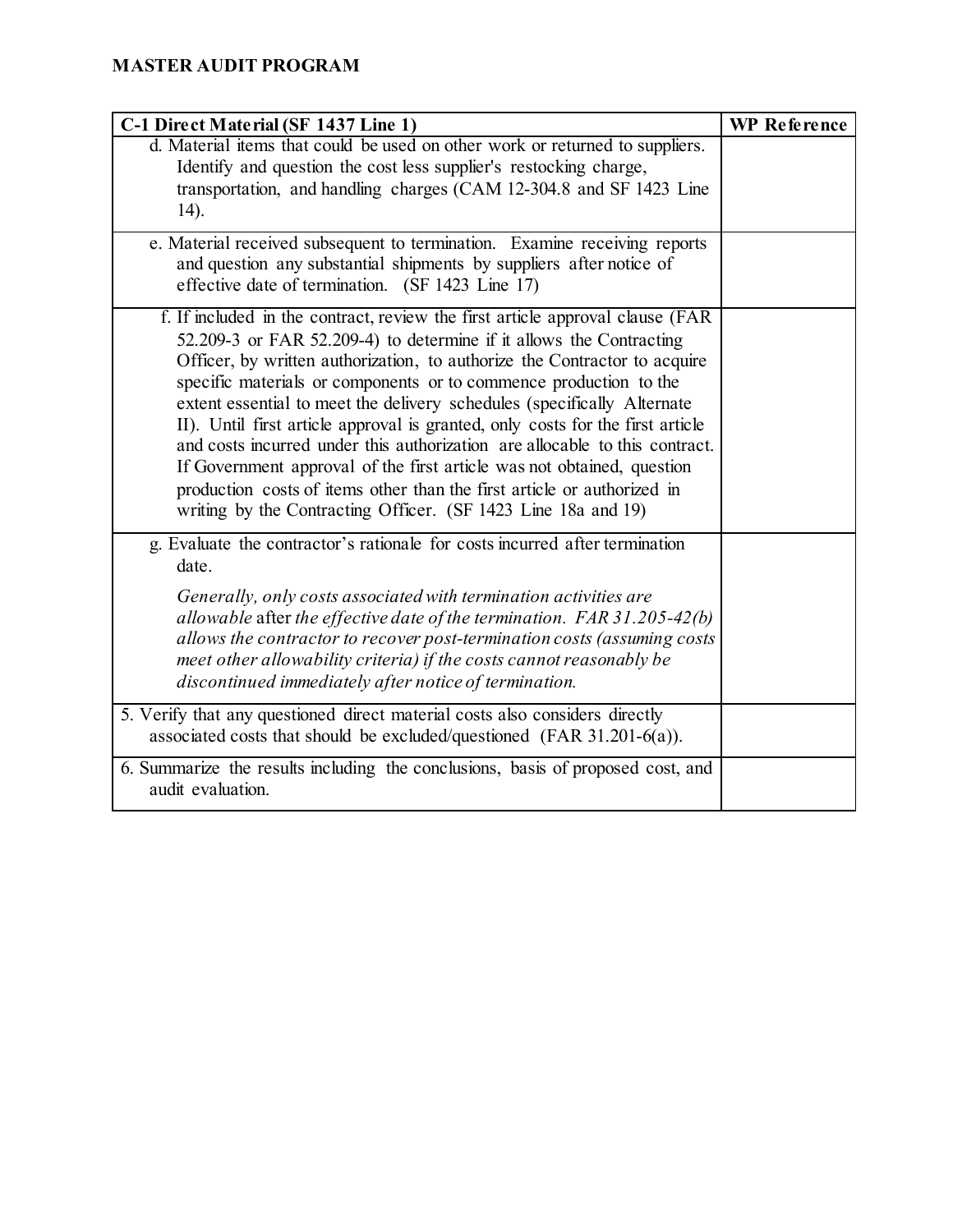| D-1 Direct Labor (SF 1437 Line 2)                                                                                                                                                                                                                                                                                                                                                                                                                   | <b>WP Reference</b> |
|-----------------------------------------------------------------------------------------------------------------------------------------------------------------------------------------------------------------------------------------------------------------------------------------------------------------------------------------------------------------------------------------------------------------------------------------------------|---------------------|
| Version 8.0, dated March 2021                                                                                                                                                                                                                                                                                                                                                                                                                       |                     |
| 1. Reconcile the costs in the proposal that have previously been audited with<br>the contractor's books and audited costs                                                                                                                                                                                                                                                                                                                           |                     |
| 2. Perform testing of direct labor costs for allowability, allocability, and<br>reasonableness. Determine if testing to payment is necessary, and<br>document rationale why it is not necessary, or add steps to ensure adequate<br>testing is performed.                                                                                                                                                                                           |                     |
| 3. Evaluate the contractor's rationale for costs incurred after termination date.<br>Note: Generally, only costs associated with termination activities are<br>allowable after the effective date of the termination. $FAR 31.205-42(b)$<br>allows the contractor to recover post-termination costs (assuming costs<br>meet other allowability criteria) if the costs cannot reasonably be<br>discontinued immediately after notice of termination. |                     |
| 4. Verify that any questioned direct labor costs also considers directly<br>associated costs that should be excluded/questioned (FAR $31.201-6(a)$ ).                                                                                                                                                                                                                                                                                               |                     |
| 5. Summarize the results including the conclusions, basis of proposed cost, and<br>audit evaluation.                                                                                                                                                                                                                                                                                                                                                |                     |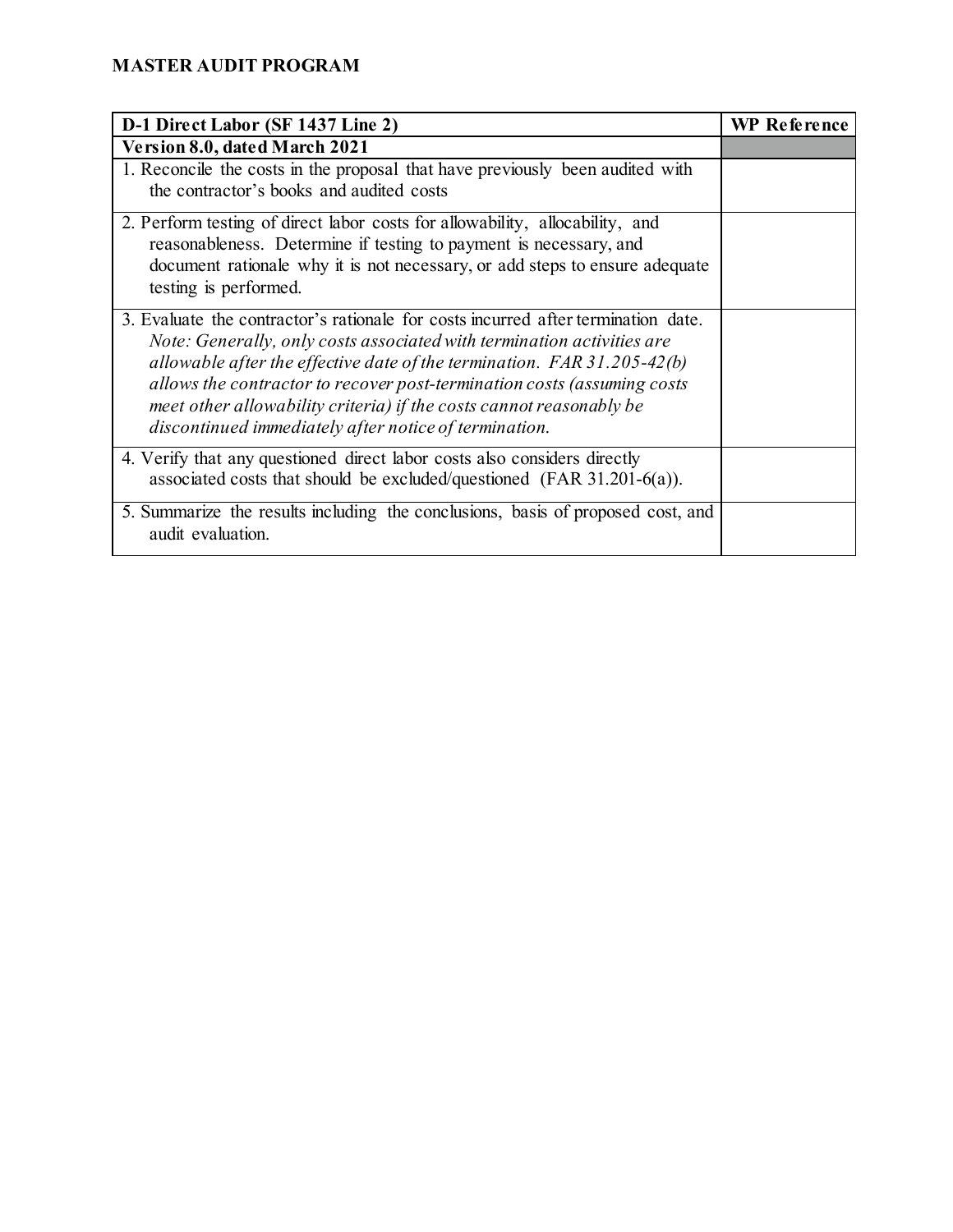| E-1 Indirect (Indirect Factory Expense (SF 1437 Line 3) and General and<br><b>Administrative Expense (SF 1437 Line 6))</b>                                                                                                                                                                                                                                                                                                                                                 | <b>WP</b> Reference |
|----------------------------------------------------------------------------------------------------------------------------------------------------------------------------------------------------------------------------------------------------------------------------------------------------------------------------------------------------------------------------------------------------------------------------------------------------------------------------|---------------------|
| Version 8.0, dated March 2021                                                                                                                                                                                                                                                                                                                                                                                                                                              |                     |
| Techniques for auditing indirect cost pools and indirect cost allocations are<br>discussed in CAM Chapter 6, Section 6.                                                                                                                                                                                                                                                                                                                                                    |                     |
| 1. Review the contract and the applicable modifications for contract-specific<br>indirect cost/rates. If the contract specifies indirect cost/rates, compare the<br>proposed indirect cost/rates to the contract and request explanations for<br>variances.                                                                                                                                                                                                                |                     |
| 2. If indirect rates are not specified in the contract, evaluate the reasonableness<br>of the contractor's method and base period for the allocation of indirect<br>expenses. Verify that the base(s) properly: (i) reflects the appropriate cost<br>accounting period; and (ii) allocates indirect cost to final cost objectives<br>commensurate with the benefits received (CAM 6-606 and 6-610.2.                                                                       |                     |
| 3. If the contractor's indirect costs for the years applicable to the proposal have<br>previously been negotiated, verify the contractor used the negotiated rates.<br>If the indirect costs have been audited but not negotiated, incorporate the<br>results of the audited rates into this audit.                                                                                                                                                                        |                     |
| 4. If the contractor's indirect costs have not been audited and the TCO requires<br>the indirect rate(s) be audited, perform the following procedures or<br>determine if there is a need to qualify the report if the rates will not be<br>audited.                                                                                                                                                                                                                        |                     |
| a. Indirect Account Analysis (CAM 6-608.2c). Perform transaction testing<br>on accounts such as critical or sensitive accounts, new accounts, and<br>accounts with large variances to obtain sufficient, appropriate evidence<br>to support an opinion on allowability, allocability, and reasonableness of<br>these costs. Determine if testing to payment is necessary.                                                                                                  |                     |
| b. Indirect Allocation Bases. Evaluate the contractor's indirect cost<br>allocation $base(s)$ for equity and consistency and compliance with<br>generally accepted accounting principles, FAR 31.203(c) and CAS 410<br>and 418, if applicable. Verify that the base(s) properly: (i) reflect(s) the<br>appropriate cost accounting period; and (ii) allocates indirect cost to<br>final cost objectives commensurate with the benefits received (CAM<br>6606 and 6-610.2). |                     |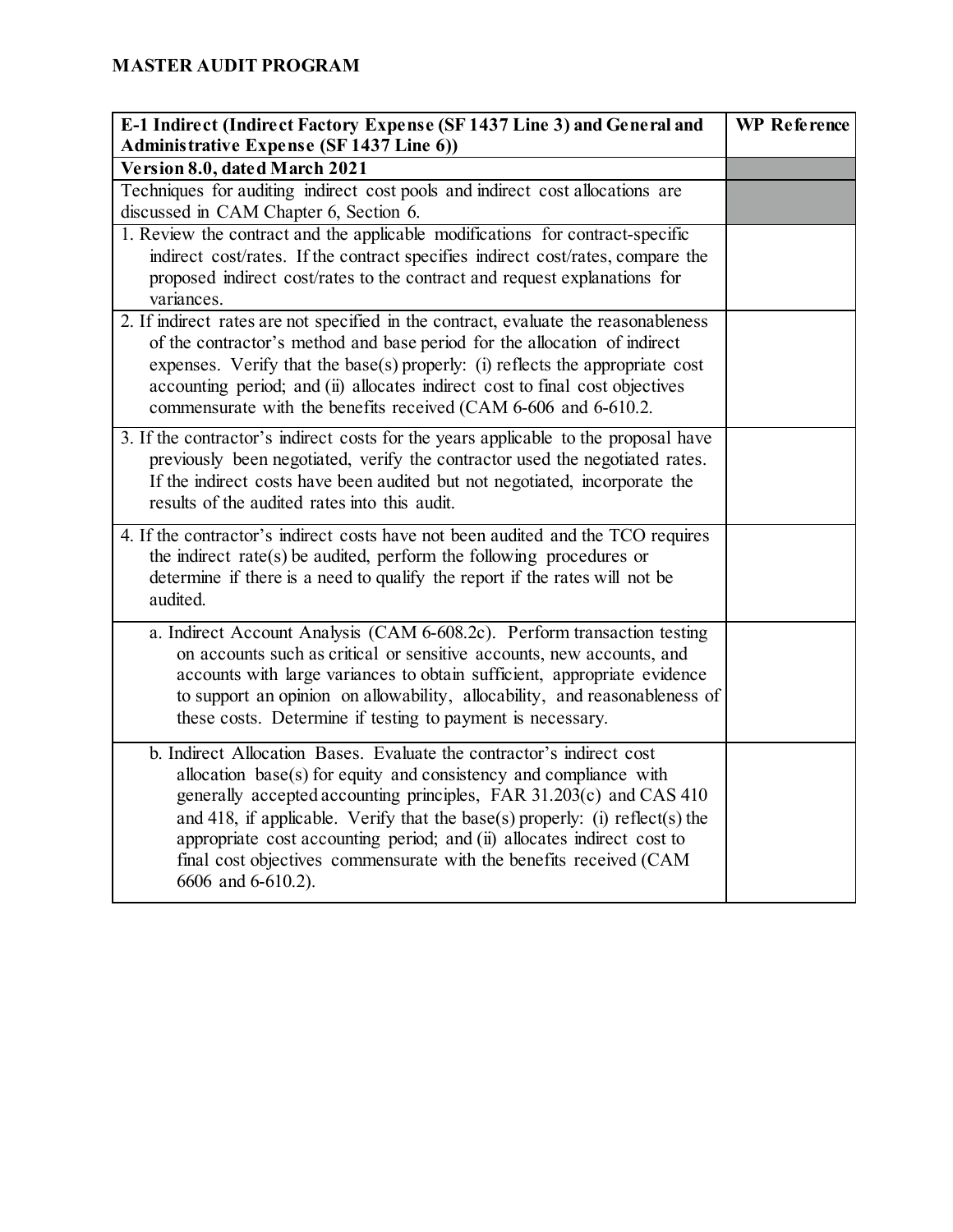| E-1 Indirect (Indirect Factory Expense (SF 1437 Line 3) and General and<br><b>Administrative Expense (SF 1437 Line 6))</b>                                                                                                                                                                                                                                                      | <b>WP</b> Reference |
|---------------------------------------------------------------------------------------------------------------------------------------------------------------------------------------------------------------------------------------------------------------------------------------------------------------------------------------------------------------------------------|---------------------|
| c. Cost of Money. If the submission includes cost of money rates, compare<br>the amounts on the CASB-CMF form, Facilities Capital Cost of Money<br>Factors Computation, to source documents and verify the accuracy of<br>the contractor's calculations.                                                                                                                        |                     |
| Verify claimed cost of money complies with the provisions of CAS<br>414 (if applicable) and FAR 31.205-10.                                                                                                                                                                                                                                                                      |                     |
| Verify the contractor used the same base to allocate the other<br>$\bullet$<br>expenses included in the cost pool.                                                                                                                                                                                                                                                              |                     |
| Verify the contractor used applicable cost of money rate for that<br>fiscal year (CAM $8-414.2$ ).                                                                                                                                                                                                                                                                              |                     |
| 5. Determine if costs for functions normally charged indirect and reclassified as<br>direct for this termination are excluded from indirect allocations. Items<br>charged indirect according to a contractor established or disclosed practice<br>may be properly charged as direct costs under Settlement Expenses in a<br>termination settlement proposal.                    |                     |
| 6. Determine if terminated inventory excludes indirect costs not properly<br>allocable because of the completion stage of the terminated inventory (e.g.,<br>packing, shipping, and inspection).                                                                                                                                                                                |                     |
| 7. Determine if proposed post-termination costs exclude unabsorbed costs -<br>CAM 12-305.7b (e.g., occupancy costs that would have been allocated to<br>the contract if not terminated are not allowable as costs continuing after<br>termination).                                                                                                                             |                     |
| (Note: The Armed Services Board of Contract Appeals has held that<br>unabsorbed overhead is related to the contractor's existence as an ongoing<br>organization and is not a continuing cost of a terminated contract; further<br>the Government is not a guarantor of the contractor's continuing overhead<br>nor is such intended by the language in the termination clause.) |                     |
| 8. Verify that any questioned indirect costs also consider directly associated<br>costs that should be excluded/questioned (FAR 31.201-6(a)).                                                                                                                                                                                                                                   |                     |
| 9. Summarize the results including the conclusions, basis of proposed cost, and<br>audit evaluation.                                                                                                                                                                                                                                                                            |                     |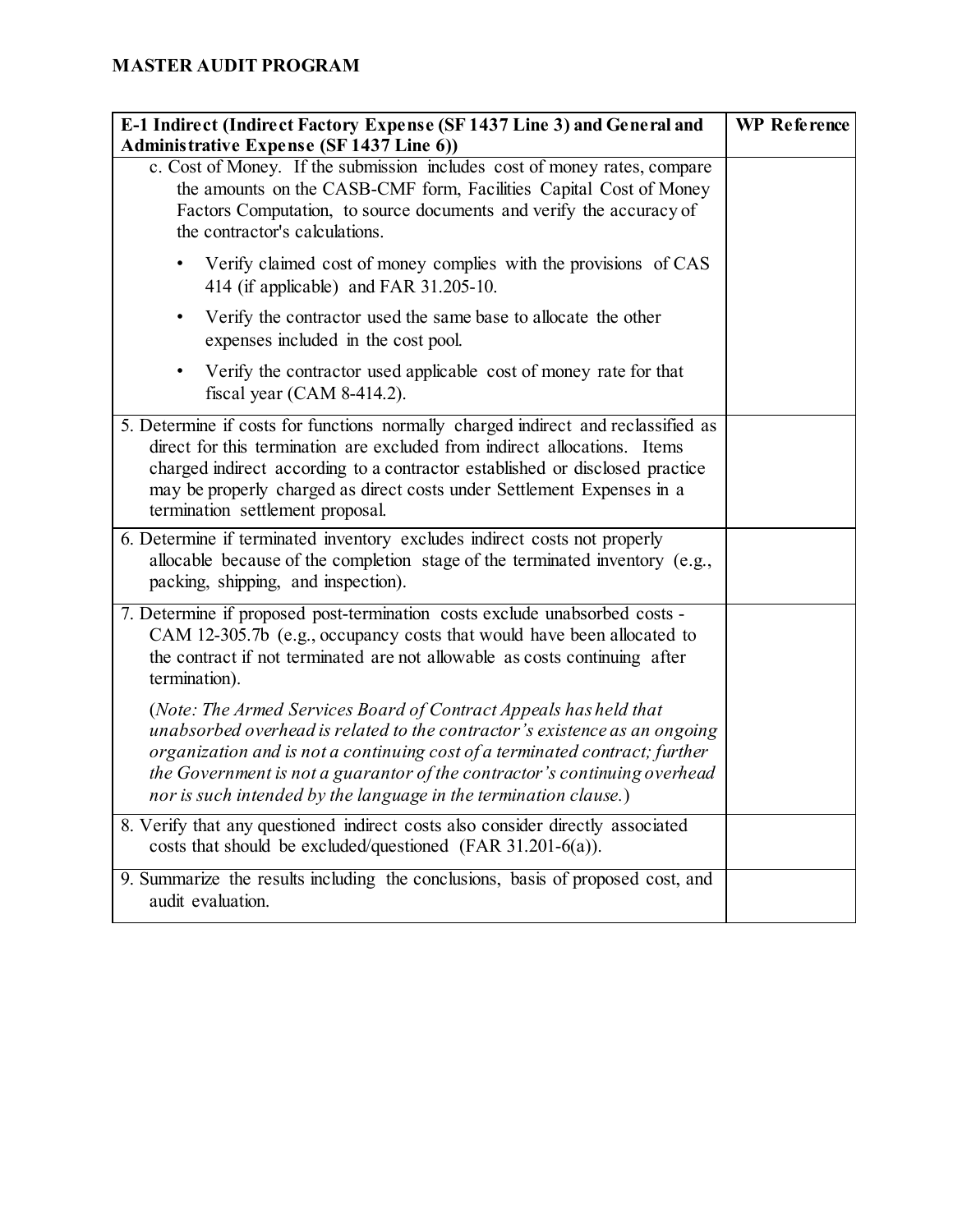| G-1 Other Costs (SF 1437 Line 5)                                                                                                                                                                                                                                                                                                                         | <b>WP</b> Reference |
|----------------------------------------------------------------------------------------------------------------------------------------------------------------------------------------------------------------------------------------------------------------------------------------------------------------------------------------------------------|---------------------|
| <b>Version 8.0, dated March 2021</b>                                                                                                                                                                                                                                                                                                                     |                     |
| 1. If the costs are for contractor year(s) that have previously been audited,<br>reconcile the terminated costs with the contractor's books and audited<br>costs.                                                                                                                                                                                        |                     |
| 2. Perform testing of other costs for allowability, allocability, and<br>reasonableness. Determine if testing to payment is necessary. Additional<br>audit guidance is provided in CAM 12-305.                                                                                                                                                           |                     |
| 3. Evaluate the contractor's rationale for costs incurred costs after termination<br>date.                                                                                                                                                                                                                                                               |                     |
| Generally, only costs associated with termination activities are allowable<br>after the effective date of the termination. $FAR 31.205-42(b)$ allows the<br>contractor to recover post-termination costs (assuming costs meet other<br>allowability criteria) if the costs cannot reasonably be discontinued<br>immediately after notice of termination. |                     |
| 4. Verify that any questioned other direct cost also considers directly associated<br>costs that should be excluded/questioned (FAR $31.201-6(a)$ ).                                                                                                                                                                                                     |                     |
| 5. Summarize the results including the conclusions, basis of proposed cost, and<br>audit evaluation.                                                                                                                                                                                                                                                     |                     |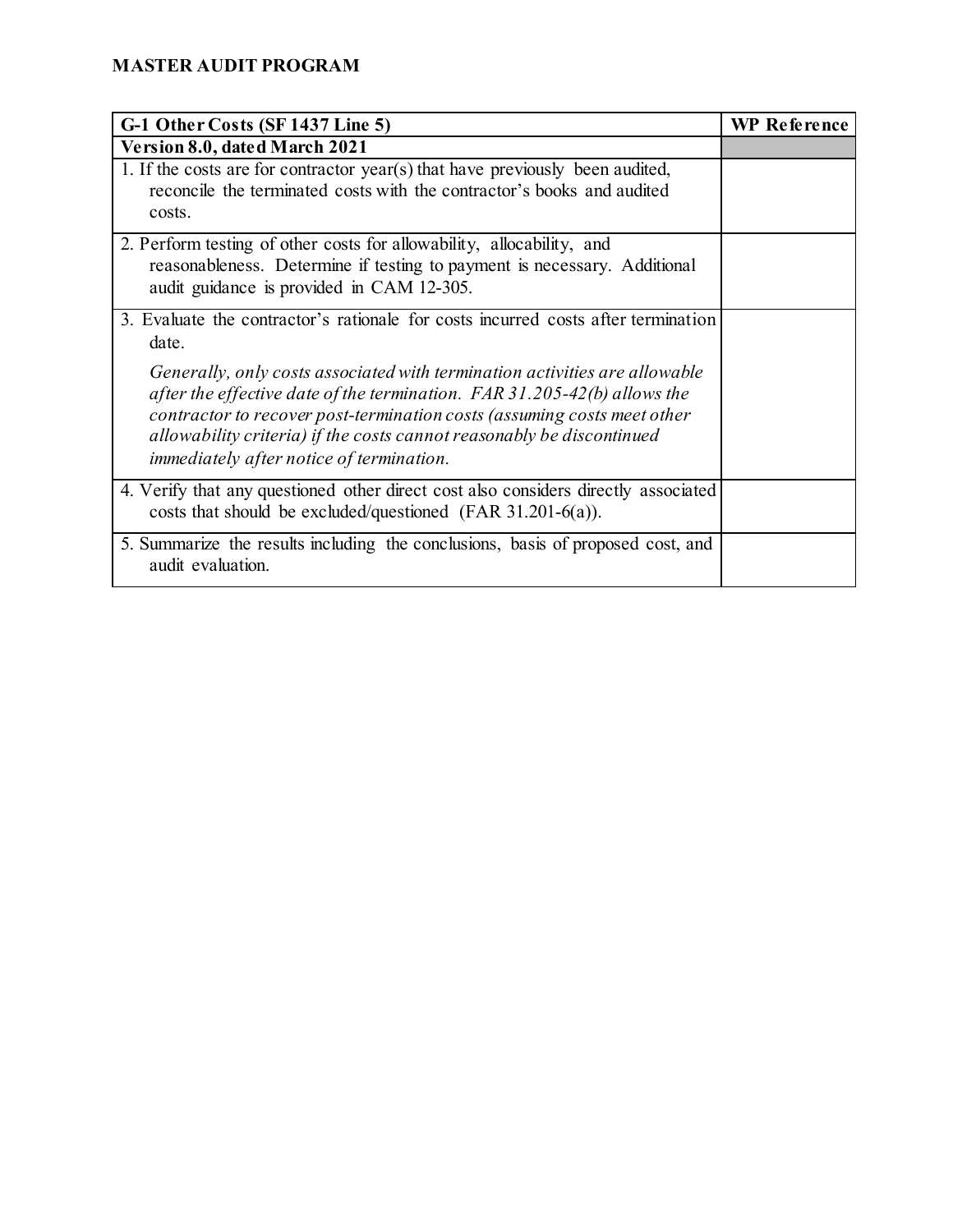| H-1 Fee (SF 1437 Line 8)                                                                                                                                                                                                                                                                                                                                                                              | <b>WP</b> Reference |
|-------------------------------------------------------------------------------------------------------------------------------------------------------------------------------------------------------------------------------------------------------------------------------------------------------------------------------------------------------------------------------------------------------|---------------------|
| Version 8.0, dated March 2021                                                                                                                                                                                                                                                                                                                                                                         |                     |
| 1. Brief the contract for specific fee payment (award fee, incentive fee, fixed<br>fee) arrangement.                                                                                                                                                                                                                                                                                                  |                     |
| 2. Evaluate the proposed fee amount and if multiple fee types are proposed<br>separate the fee amounts for compliance with contract terms. Fee should<br>be adjusted based on what is stated in contract. The contractor's adjusted<br>fee shall not include an allowance for fee for subcontract effort included in<br>subcontractors' settlement proposals. $(FAR 49.305-1(a)(3)$ and CAM<br>12403) |                     |
| a. For Cost-Plus-Award-Fee (CPAF) Contract – Review the terms of the<br>award fee plan (in contract) and request all fee determining official<br>(FDO) documents (typically letters) showing amount awarded for each<br>event. Reconcile FDO awarded amounts to the contractor's records and<br>proposed fee amount.                                                                                  |                     |
| b. For Cost-Plus-Incentive-Fee (CPIF) Contract – Review the terms of the<br>incentive fee plan (in contract) and request all FDO documents<br>(typically letters) showing amounts awarded for each event. Reconcile<br>FDO awarded amounts to the contractor's records and proposed fee<br>amounts. See FAR $49.115(b)$ – Settlement of Terminated Incentive Fee<br>Contracts.                        |                     |
| 3. Summarize the results including the conclusions, basis of proposed cost, and<br>audit evaluation.                                                                                                                                                                                                                                                                                                  |                     |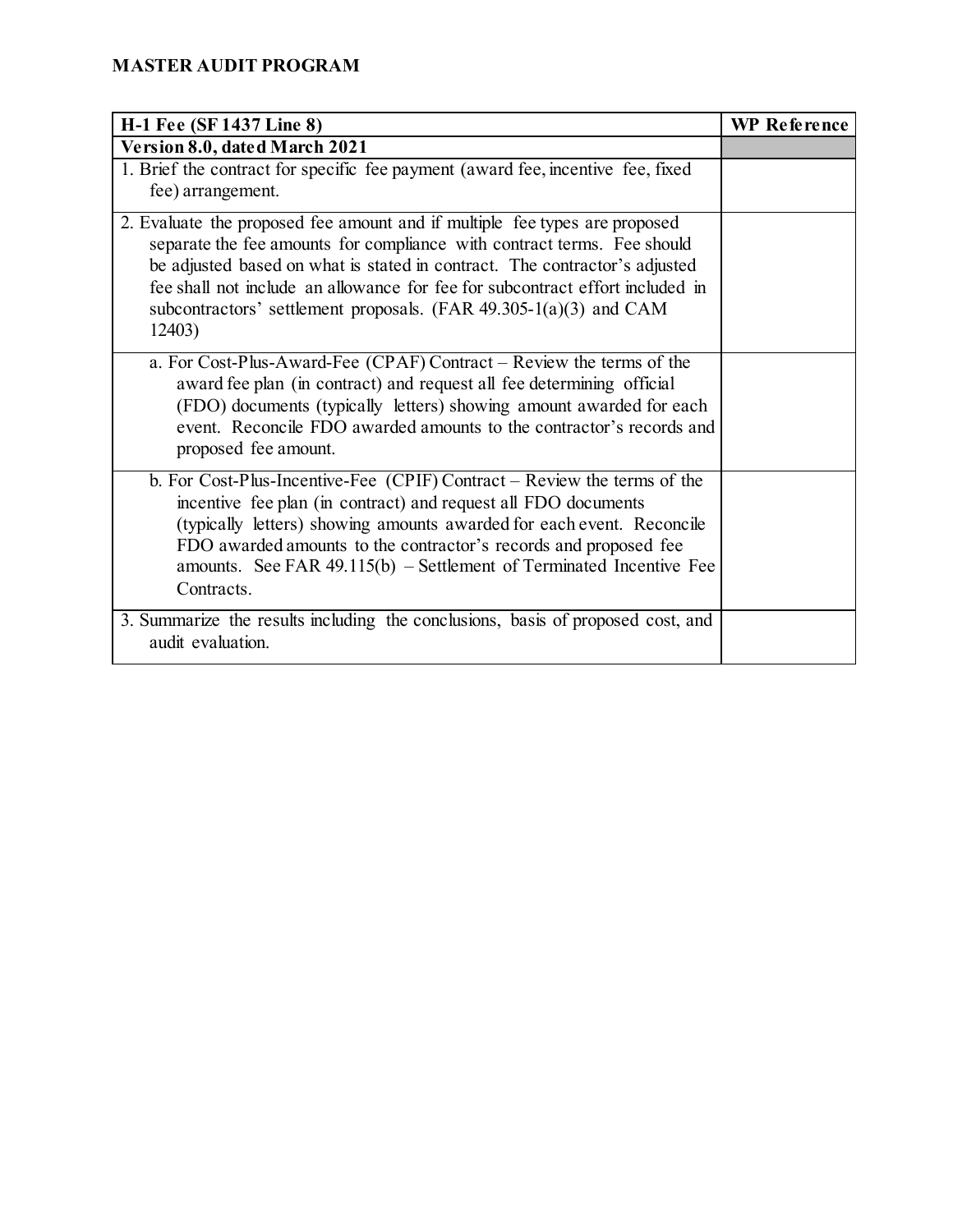| I-1 Proposed Settlement Expenses (SF 1437 Line 9) (Includes Cost<br><b>Continuing After Termination)</b>                                                                                                                                                                                                                                                                                                                                                                                                    | <b>WP</b> Reference |
|-------------------------------------------------------------------------------------------------------------------------------------------------------------------------------------------------------------------------------------------------------------------------------------------------------------------------------------------------------------------------------------------------------------------------------------------------------------------------------------------------------------|---------------------|
| Version 8.0, dated March 2021                                                                                                                                                                                                                                                                                                                                                                                                                                                                               |                     |
| 1. Reconcile the incurred costs claimed to the contractor's books and records.<br>Reconcile claimed estimated future costs to the supporting documentation.                                                                                                                                                                                                                                                                                                                                                 |                     |
| 2. Perform testing of proposed settlement expenses for allowability, allocability,<br>and reasonableness. Determine if testing to payment is necessary.                                                                                                                                                                                                                                                                                                                                                     |                     |
| Note: FAR 31.205-42(e) defines the types of costs comprising Settlement<br>Expenses. They frequently include other items such as initial costs, Worker<br>Adjustment and Retraining Notification (WARN), severance pay, rental<br>costs on unexpired leases, legal costs, travel costs, or other costs continuing<br>after termination (CAM 12-305). The loss of useful value on special<br>tooling, special machinery and equipment, or special test equipment may<br>also be claimed as settlement costs. |                     |
| 3. Determine if indirect costs allocated to settlement expense effort comply with<br>the limits defined in FAR $31.205-42(g)$ .                                                                                                                                                                                                                                                                                                                                                                             |                     |
| 4. Verify that no settlement expenses are claimed in Lines 1 through 6 of SF 1437.                                                                                                                                                                                                                                                                                                                                                                                                                          |                     |
| 5. Verify fee is not applied to settlement expenses. Settlement expenses are<br>incurred after termination, and fee is not applicable (CAM 12-403 and<br>12307a).                                                                                                                                                                                                                                                                                                                                           |                     |
| 6. Verify that any questioned settlement costs also consider directly associated<br>costs that should be excluded/questioned (FAR $31.201-6(a)$ ).                                                                                                                                                                                                                                                                                                                                                          |                     |
| 7. Summarize the results including the conclusions, basis of proposed cost, and<br>audit evaluation.                                                                                                                                                                                                                                                                                                                                                                                                        |                     |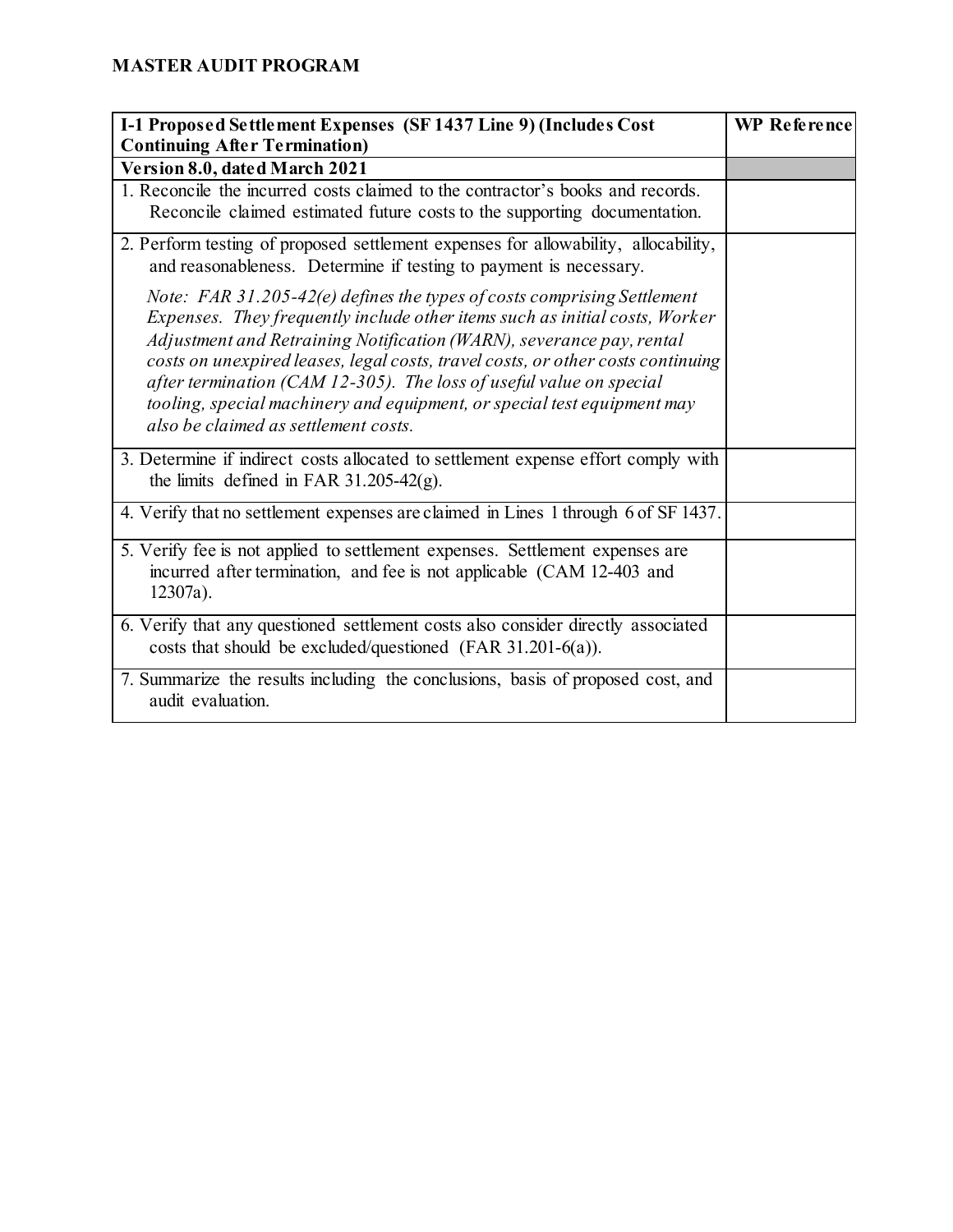| J-1 Proposed Settlement With Subcontractors (SF 1437 Line 10)                                                                                                                                                                                                                                                                                                                                                                                                                                      | <b>WP</b> Reference |
|----------------------------------------------------------------------------------------------------------------------------------------------------------------------------------------------------------------------------------------------------------------------------------------------------------------------------------------------------------------------------------------------------------------------------------------------------------------------------------------------------|---------------------|
| Version 8.0, dated March 2021                                                                                                                                                                                                                                                                                                                                                                                                                                                                      |                     |
| 1. Obtain and evaluate contractor support demonstrating prompt<br>termination, unless directed otherwise by the TCO, of all<br>subcontractors to the extent that they relate to the performance of the<br>terminated prime work.                                                                                                                                                                                                                                                                   |                     |
| 2. Evaluate the basis of proposed settlements with subcontractors.                                                                                                                                                                                                                                                                                                                                                                                                                                 |                     |
| a. If subcontract settlement amount is based on "Judgments and<br>Arbitration award" determine compliance with FAR 49.108-5 for<br>allowability.                                                                                                                                                                                                                                                                                                                                                   |                     |
| b. For subcontractor settlements at $$100,000$ or less, determine if the<br>TCO has given written authorization to the prime contractor to<br>conclude settlement of subcontract termination and obtain prime<br>contractor documentation for settled subcontracts. If the TCO did<br>not provide authorization for subcontract settlement, determine the<br>need for evaluation. See FAR 49.108.4 - Authorization for<br>Subcontract Settlements without Approval or Ratification for<br>details. |                     |
| c. For subcontractor settlements over \$100,000, determine if the<br>TCO examined and approved subcontractor settlement proposals<br>(FAR 49.108-3 and CAM 12-203). If approved, obtain the TCO's<br>written notification of approval and coordinate with the TCO to<br>determine if further evaluation is needed. If settlement proposals<br>were examined but not approved, contact the TCO to discuss<br>concerns, obtain written notifications and determine the need for<br>evaluation.       |                     |
| 3. Determine whether the settlement costs with subcontractors are<br>properly classified as performance cost or settlement expense.                                                                                                                                                                                                                                                                                                                                                                |                     |
| 4. Determine if indirect expenses allocated to subcontract proposals are<br>limited to those specified in FAR 31.205-42(h).                                                                                                                                                                                                                                                                                                                                                                        |                     |
| 5. Incorporate the results of any subcontractor assist audits. (Include in<br>exhibit under Line 10 of the SF 1437.)                                                                                                                                                                                                                                                                                                                                                                               |                     |
| 6. Summarize the results including the conclusions, basis of proposed<br>cost, and audit evaluation.                                                                                                                                                                                                                                                                                                                                                                                               |                     |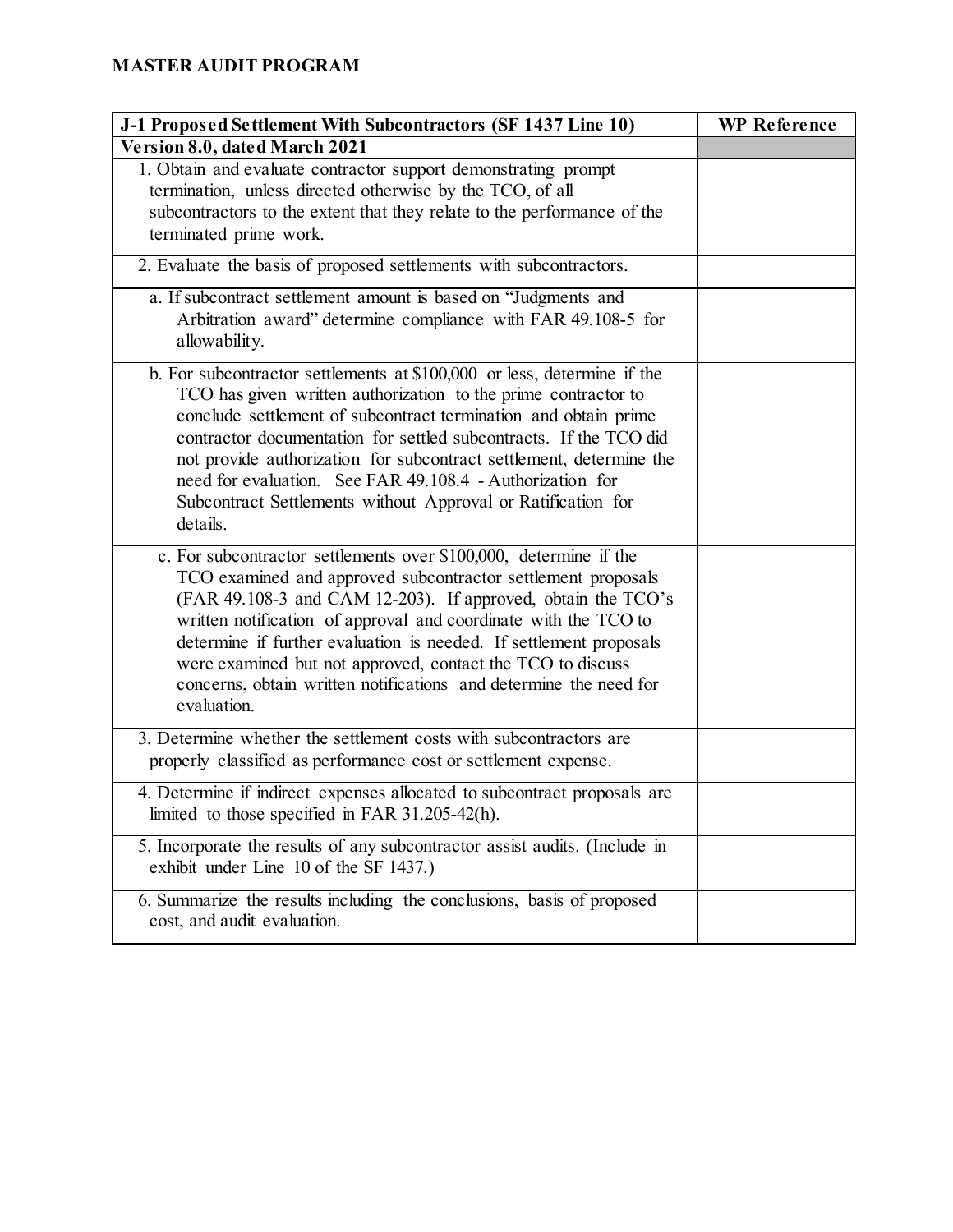| K-1 Miscellaneous (Disposal and Other Credits (SF 1437 Line 12),                                                                                                                                                                                                                                                         | <b>WP</b> Reference |
|--------------------------------------------------------------------------------------------------------------------------------------------------------------------------------------------------------------------------------------------------------------------------------------------------------------------------|---------------------|
| Prior Payments to Contractor (SF 1437 Line 14) and<br>Miscellaneous Steps                                                                                                                                                                                                                                                |                     |
| Version 8.0, dated March 2021                                                                                                                                                                                                                                                                                            |                     |
| 1. Disposal and Other Credits (SF 1437 Line 12) - Review the supporting<br>documentation for the proposed disposal and other credits to determine if<br>the proposed credits are consistent with the amounts approved by the plant<br>clearance officer. $(FAR 45.602-1(c))$                                             |                     |
| 2. Prior Payments to Contractor (SF 1437 Line 14) - Reconcile the prior<br>payments to the contractor's books and records. Verify the amounts to<br>vouchers (SF 1034) and other supporting documentation.                                                                                                               |                     |
| 3. If the contract includes the Limitation of Cost (FAR 52.232-20) or the<br>Limitation of Funds (FAR 52.232-22) clause (CAM 12-408), determine<br>questioned costs under the termination settlement proposal as follows:<br>a. Quantify the allowable proposed contract costs and the allowable<br>settlement expenses. |                     |
| b. Determine prior allowable contract costs not included in the termination<br>settlement proposal.                                                                                                                                                                                                                      |                     |
| c. Calculate the total allowable costs by adding the allowable proposed<br>contract costs and settlement expenses (step $(1)$ ) and prior allowable<br>contract costs (step $(2)$ ).                                                                                                                                     |                     |
| d. Ascertain the total amount of funds allotted to the contract including<br>any revisions to the original contract funding.                                                                                                                                                                                             |                     |
| e. Compare the total allowable costs (step $(3)$ ) to the total funds allotted to<br>the contract (step $(4)$ ). Question any allowable costs that exceed the<br>funding limitation.                                                                                                                                     |                     |
| Total questioned costs are the sum of unallowable proposed contract costs and<br>unallowable settlement expenses and costs in excess of the funding<br>limitation (step $(5)$ ).                                                                                                                                         |                     |
| 4. Summarize the results including the conclusions, basis of proposed cost, and<br>audit evaluation.                                                                                                                                                                                                                     |                     |